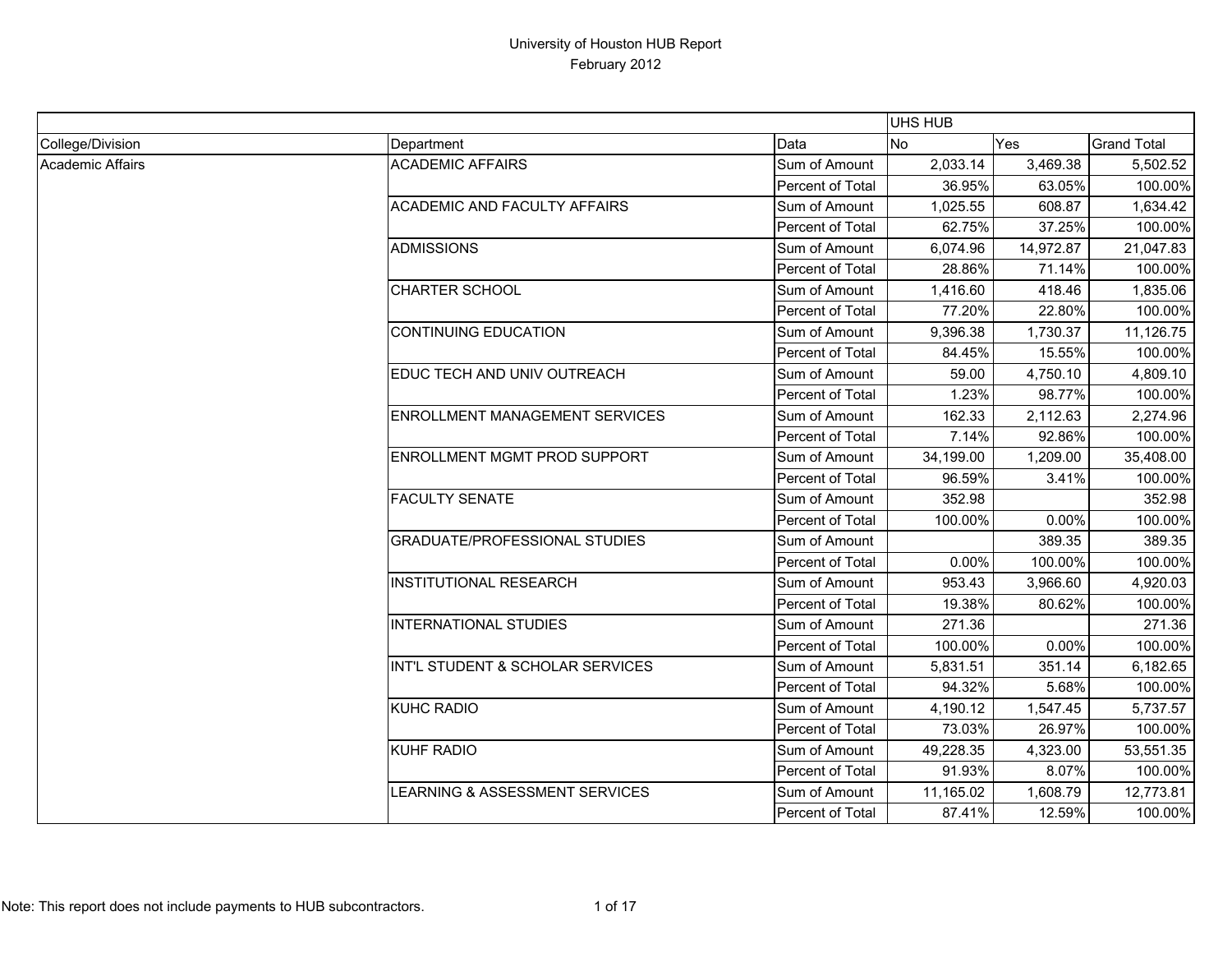|                                   |                                      |                  | <b>UHS HUB</b> |           |                    |
|-----------------------------------|--------------------------------------|------------------|----------------|-----------|--------------------|
| College/Division                  | Department                           | Data             | No             | Yes       | <b>Grand Total</b> |
| Academic Affairs                  | LEARNING SUPPORT SERVICES            | Sum of Amount    | 843.52         | 4,459.21  | 5,302.73           |
|                                   |                                      | Percent of Total | 15.91%         | 84.09%    | 100.00%            |
|                                   | ONLINE FUNCTIONAL SUPPORT            | Sum of Amount    |                | 52.98     | 52.98              |
|                                   |                                      | Percent of Total | 0.00%          | 100.00%   | 100.00%            |
|                                   | REGISTRATION AND ACADEMIC RECO       | Sum of Amount    | 7,479.82       | 1,814.06  | 9,293.88           |
|                                   |                                      | Percent of Total | 80.48%         | 19.52%    | 100.00%            |
|                                   | SCHOLARSHIPS AND FINANCIAL AID       | Sum of Amount    | 5,680.76       | 2,425.78  | 8,106.54           |
|                                   |                                      | Percent of Total | 70.08%         | 29.92%    | 100.00%            |
|                                   | TV PUBLIC BROADCASTING               | Sum of Amount    | 50,255.46      | 3,228.35  | 53,483.81          |
|                                   |                                      | Percent of Total | 93.96%         | 6.04%     | 100.00%            |
|                                   | UH OFF-CAMPUS SUPPORT                | Sum of Amount    | 169,174.28     | 33,459.60 | 202,633.88         |
|                                   |                                      | Percent of Total | 83.49%         | 16.51%    | 100.00%            |
|                                   | UH WELCOME CENTER                    | Sum of Amount    | 1,297.20       | 4,431.50  | 5,728.70           |
|                                   |                                      | Percent of Total | 22.64%         | 77.36%    | 100.00%            |
|                                   | UNDERGRADUATE SCHOLARS               | Sum of Amount    | 523.34         | 1,741.85  | 2,265.19           |
|                                   |                                      | Percent of Total | 23.10%         | 76.90%    | 100.00%            |
|                                   | UNDERGRADUATE STUDIES                | Sum of Amount    | 236.19         | 458.32    | 694.51             |
|                                   |                                      | Percent of Total | 34.01%         | 65.99%    | 100.00%            |
|                                   | <b>URBAN EXPERIENCE VPSA</b>         | Sum of Amount    | 1,269.74       | 508.84    | 1,778.58           |
|                                   |                                      | Percent of Total | 71.39%         | 28.61%    | 100.00%            |
|                                   | <b>VETERAN SERVICES</b>              | Sum of Amount    | 353.55         | 1,126.94  | 1,480.49           |
|                                   |                                      | Percent of Total | 23.88%         | 76.12%    | 100.00%            |
| Academic Affairs Sum of Amount    |                                      |                  | 363,473.59     | 95,165.44 | 458,639.03         |
| Academic Affairs Percent of Total |                                      |                  | 79.25%         | 20.75%    | 100.00%            |
| <b>Administration and Finance</b> | <b>ADMINISTRATION &amp; FINANCE</b>  | Sum of Amount    | 1,360.58       | 402.92    | 1,763.50           |
|                                   |                                      | Percent of Total | 77.15%         | 22.85%    | 100.00%            |
|                                   | <b>AUXILIARY SERVICES OPERATIONS</b> | Sum of Amount    | 9,194.85       | 375.02    | 9,569.87           |
|                                   |                                      | Percent of Total | 96.08%         | 3.92%     | 100.00%            |
|                                   | <b>BUSINESS SERVICES OPERATIONS</b>  | Sum of Amount    | 407.43         | 739.47    | 1,146.90           |
|                                   |                                      | Percent of Total | 35.52%         | 64.48%    | 100.00%            |
|                                   | <b>CENTRAL FACILITY SERVICES</b>     | Sum of Amount    | (309.80)       | 1,550.85  | 1,241.05           |
|                                   |                                      | Percent of Total | $-24.96%$      | 124.96%   | 100.00%            |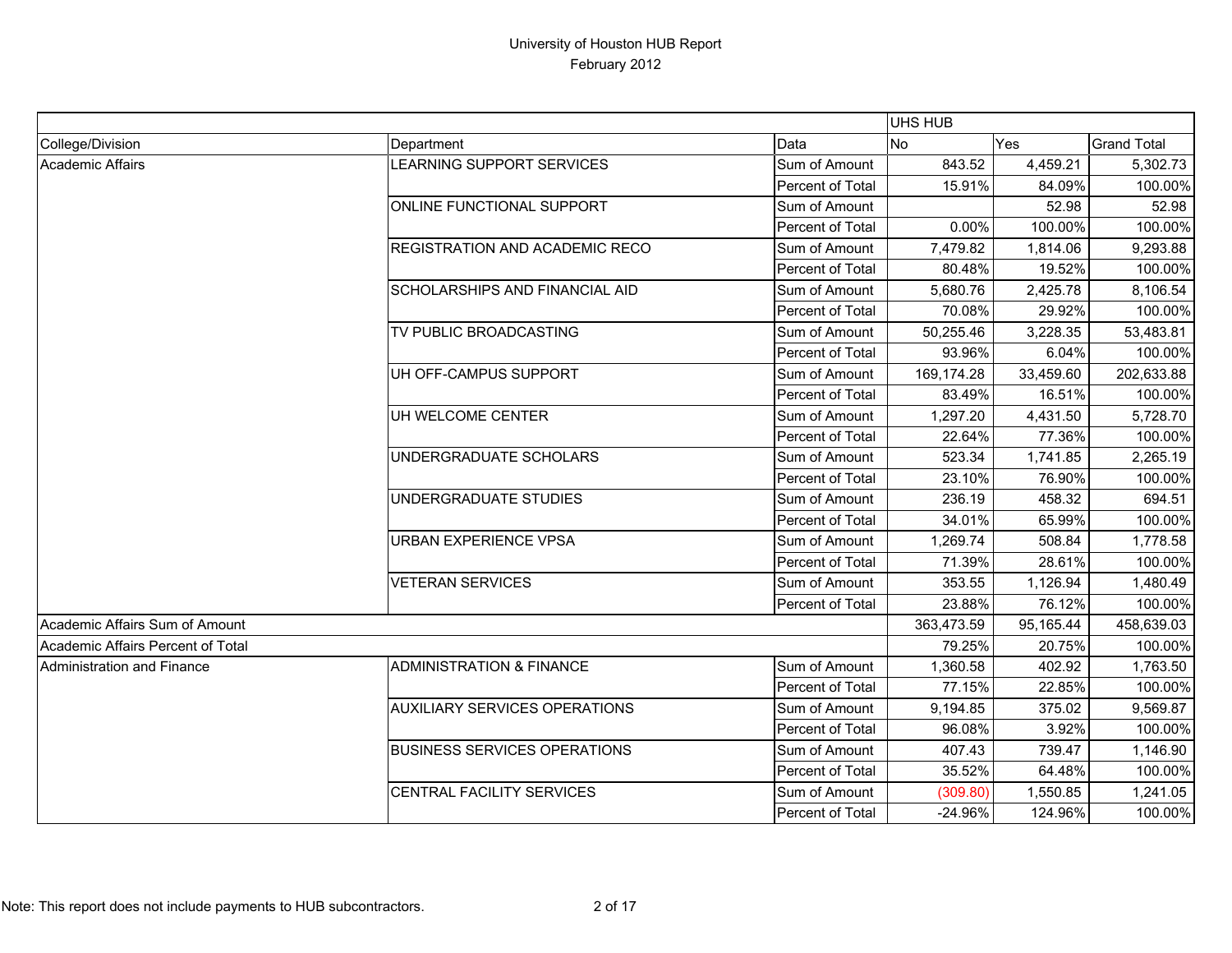|                            |                                         |                         | <b>UHS HUB</b> |            |                    |
|----------------------------|-----------------------------------------|-------------------------|----------------|------------|--------------------|
| College/Division           | Department                              | Data                    | <b>No</b>      | <b>Yes</b> | <b>Grand Total</b> |
| Administration and Finance | <b>CULLEN PERFORMANCE HALL</b>          | Sum of Amount           | 7,714.88       | 310.92     | 8,025.80           |
|                            |                                         | <b>Percent of Total</b> | 96.13%         | 3.87%      | 100.00%            |
|                            | <b>ENTERPRISE SYSTEMS</b>               | Sum of Amount           | 331,001.35     | 10,367.42  | 341,368.77         |
|                            |                                         | Percent of Total        | 96.96%         | 3.04%      | 100.00%            |
|                            | ENVIRONMENTAL HEALTH RISK MGMT          | Sum of Amount           | 11,756.65      | 153.00     | 11,909.65          |
|                            |                                         | Percent of Total        | 98.72%         | 1.28%      | 100.00%            |
|                            | <b>FACILITIES MANAGEMENT</b>            | Sum of Amount           | 73,442.75      | 15,368.22  | 88,810.97          |
|                            |                                         | Percent of Total        | 82.70%         | 17.30%     | 100.00%            |
|                            | <b>FACILITIES OPERATION &amp; MAINT</b> | Sum of Amount           | 47,912.04      | 11,371.74  | 59,283.78          |
|                            |                                         | Percent of Total        | 80.82%         | 19.18%     | 100.00%            |
|                            | FACILITIES PLANNING & CONSTRUCTION      | Sum of Amount           | 12,495,071.84  | 888,205.31 | 13,383,277.15      |
|                            |                                         | Percent of Total        | 93.36%         | 6.64%      | 100.00%            |
|                            | FINANCE-A&F                             | Sum of Amount           | 92,598.33      | 1,413.78   | 94,012.11          |
|                            |                                         | Percent of Total        | 98.50%         | 1.50%      | 100.00%            |
|                            | HIGH PERFORMANCE COMPUTING & NETWORKS   | Sum of Amount           | 1,813.08       |            | 1,813.08           |
|                            |                                         | Percent of Total        | 100.00%        | 0.00%      | 100.00%            |
|                            | <b>HUMAN RESOURCES</b>                  | Sum of Amount           | 18,137.35      | 1,476.82   | 19,614.17          |
|                            |                                         | Percent of Total        | 92.47%         | 7.53%      | 100.00%            |
|                            | <b>INST - BUSINESS SERVICES</b>         | Sum of Amount           | 4,669.63       |            | 4,669.63           |
|                            |                                         | Percent of Total        | 100.00%        | 0.00%      | 100.00%            |
|                            | <b>INST - FINANCE</b>                   | Sum of Amount           | 702.72         |            | 702.72             |
|                            |                                         | Percent of Total        | 100.00%        | 0.00%      | 100.00%            |
|                            | INST - FINANCIAL ACCOUNTING             | Sum of Amount           | 339.70         |            | 339.70             |
|                            |                                         | Percent of Total        | 100.00%        | 0.00%      | 100.00%            |
|                            | MINOR AND PLANNED PROJECTS              | Sum of Amount           | 546,265.79     | 178,287.46 | 724,553.25         |
|                            |                                         | Percent of Total        | 75.39%         | 24.61%     | 100.00%            |
|                            | ONE CARD PROGRAM                        | Sum of Amount           | 16,526.35      |            | 16,526.35          |
|                            |                                         | Percent of Total        | 100.00%        | 0.00%      | 100.00%            |
|                            | PARKING & TRANSPORTATION OPERATIONS     | Sum of Amount           | 209,062.97     | 581.33     | 209,644.30         |
|                            |                                         | Percent of Total        | 99.72%         | 0.28%      | 100.00%            |
|                            | PHY PLANT-AUTOMOTIVE                    | Sum of Amount           | 19,087.19      | 4,372.52   | 23,459.71          |
|                            |                                         | Percent of Total        | 81.36%         | 18.64%     | 100.00%            |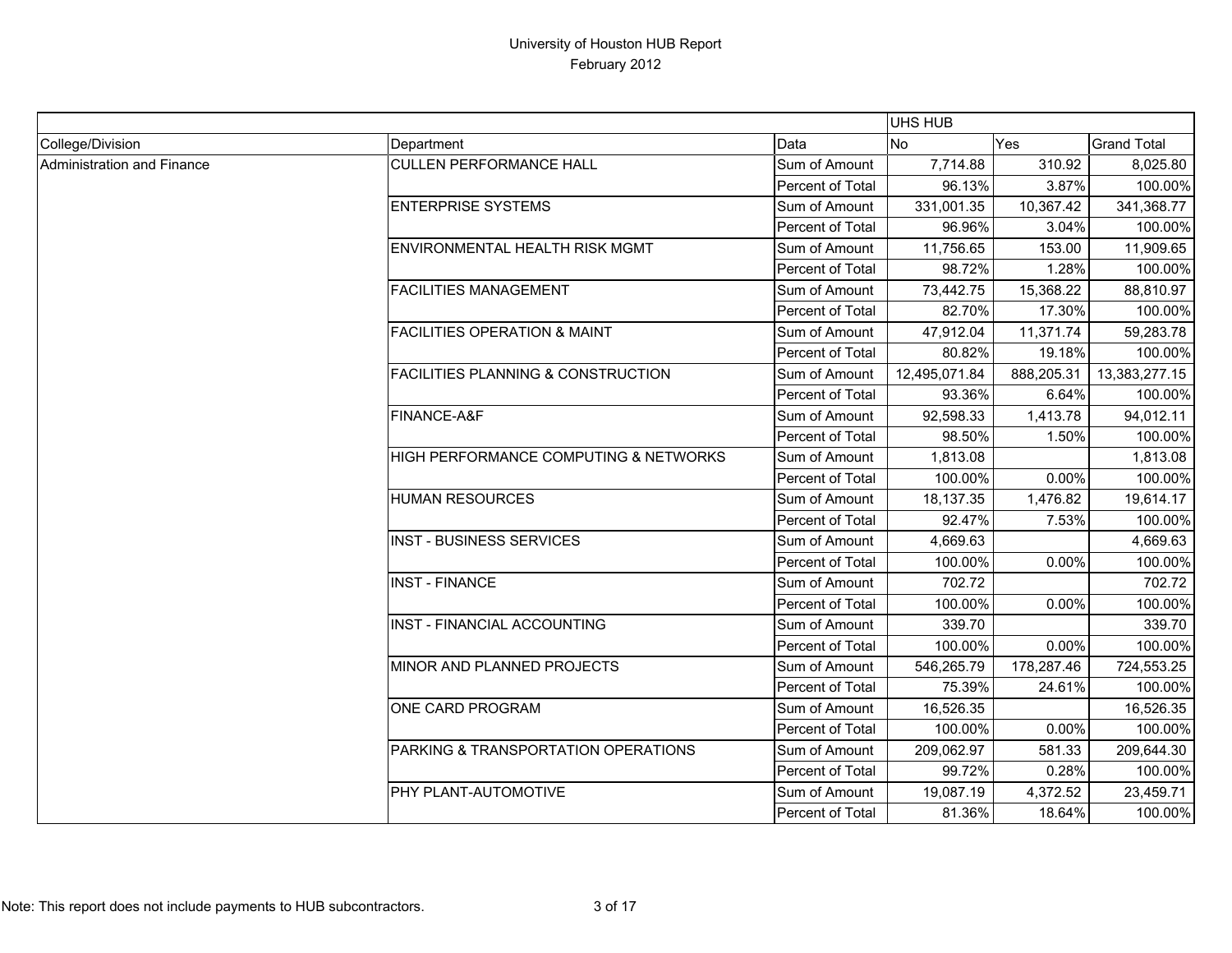|                                             |                                          |                         | UHS HUB       |              |                    |
|---------------------------------------------|------------------------------------------|-------------------------|---------------|--------------|--------------------|
| College/Division                            | Department                               | Data                    | No            | Yes          | <b>Grand Total</b> |
| Administration and Finance                  | PHY PLANT-GROUNDS MAINT                  | Sum of Amount           | 5,661.51      |              | 5,661.51           |
|                                             |                                          | Percent of Total        | 100.00%       | 0.00%        | 100.00%            |
|                                             | <b>PHY PLANT-SOLID WASTE</b>             | Sum of Amount           | 1,530.00      |              | 1,530.00           |
|                                             |                                          | Percent of Total        | 100.00%       | 0.00%        | 100.00%            |
|                                             | PHYSICAL PLANT                           | Sum of Amount           | 78,850.72     | 156,700.60   | 235,551.32         |
|                                             |                                          | Percent of Total        | 33.47%        | 66.53%       | 100.00%            |
|                                             | <b>POLICE</b>                            | Sum of Amount           | 44,659.89     | 15,756.50    | 60,416.39          |
|                                             |                                          | Percent of Total        | 73.92%        | 26.08%       | 100.00%            |
|                                             | POSTAL SERVICES OPERATIONS               | Sum of Amount           | 4,950.22      |              | 4,950.22           |
|                                             |                                          | Percent of Total        | 100.00%       | 0.00%        | 100.00%            |
|                                             | <b>PRINTING OPERATIONS</b>               | Sum of Amount           | 15,489.34     | 209.32       | 15,698.66          |
|                                             |                                          | Percent of Total        | 98.67%        | 1.33%        | 100.00%            |
|                                             | <b>PURCHASED UTILITIES</b>               | Sum of Amount           | 42,616.00     |              | 42,616.00          |
|                                             |                                          | Percent of Total        | 100.00%       | 0.00%        | 100.00%            |
|                                             | <b>RISK MANAGEMENT</b>                   | Sum of Amount           |               | 66.43        | 66.43              |
|                                             |                                          | Percent of Total        | 0.00%         | 100.00%      | 100.00%            |
|                                             | <b>SKILLED TRADES</b>                    | Sum of Amount           | 7,929.19      | 4,565.88     | 12,495.07          |
|                                             |                                          | Percent of Total        | 63.46%        | 36.54%       | 100.00%            |
|                                             | STUDENT FINANCIAL SERVICES               | Sum of Amount           | 19,119.23     | 2,380.24     | 21,499.47          |
|                                             |                                          | Percent of Total        | 88.93%        | 11.07%       | 100.00%            |
|                                             | <b>TECHNOLOGY SERVICES &amp; SUPPORT</b> | Sum of Amount           | 65,942.52     | 96,704.75    | 162,647.27         |
|                                             |                                          | Percent of Total        | 40.54%        | 59.46%       | 100.00%            |
|                                             | <b>UIT SECURITY</b>                      | Sum of Amount           | 76,622.79     | 203.22       | 76,826.01          |
|                                             |                                          | Percent of Total        | 99.74%        | 0.26%        | 100.00%            |
|                                             | UNIV PROPERTY SERVICES OPERATIONS        | Sum of Amount           | 217,844.00    |              | 217,844.00         |
|                                             |                                          | Percent of Total        | 100.00%       | 0.00%        | 100.00%            |
|                                             | UNIVERSITY INFORMATION TECHNOLOGY        | Sum of Amount           | 7,648.33      | 57.31        | 7,705.64           |
|                                             |                                          | Percent of Total        | 99.26%        | 0.74%        | 100.00%            |
| Administration and Finance Sum of Amount    |                                          |                         | 14,475,619.42 | 1,391,621.03 | 15,867,240.45      |
| Administration and Finance Percent of Total |                                          |                         | 91.23%        | 8.77%        | 100.00%            |
| Architecture                                | ARCHITECTURE                             | Sum of Amount           | 4.02          |              | 4.02               |
|                                             |                                          | <b>Percent of Total</b> | 100.00%       | 0.00%        | 100.00%            |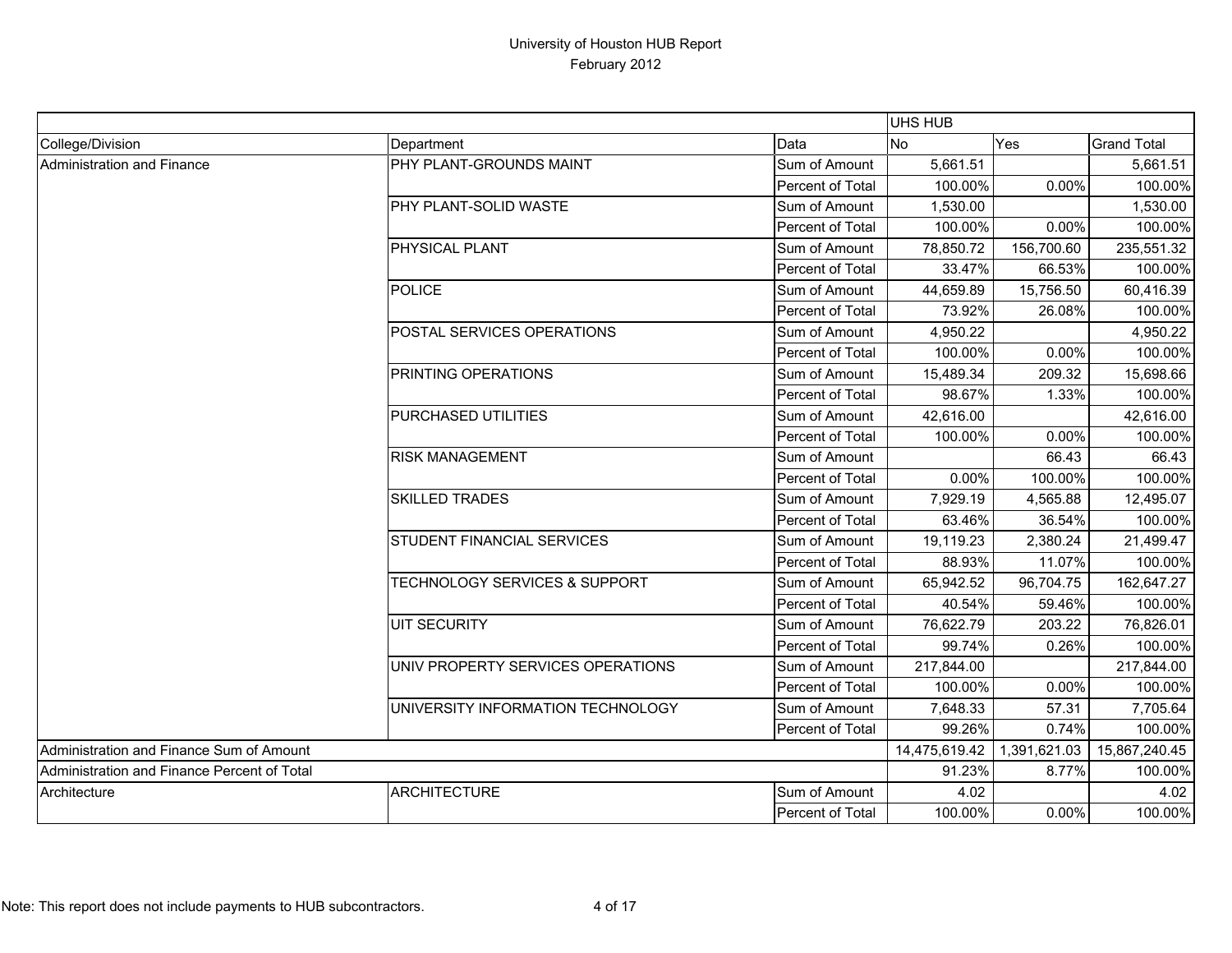|                                   |                                 |                  | UHS HUB        |           |                    |
|-----------------------------------|---------------------------------|------------------|----------------|-----------|--------------------|
| College/Division                  | Department                      | Data             | N <sub>o</sub> | Yes       | <b>Grand Total</b> |
| Architecture                      | <b>DEAN, ARCHITECTURE</b>       | Sum of Amount    | 69,529.65      | 5,993.28  | 75,522.93          |
|                                   |                                 | Percent of Total | 92.06%         | 7.94%     | 100.00%            |
| Architecture Sum of Amount        |                                 |                  | 69,533.67      | 5,993.28  | 75,526.95          |
| Architecture Percent of Total     |                                 |                  | 92.06%         | 7.94%     | 100.00%            |
| <b>Athletics</b>                  | <b>BASEBALL</b>                 | Sum of Amount    | 3,708.18       | 61.76     | 3,769.94           |
|                                   |                                 | Percent of Total | 98.36%         | 1.64%     | 100.00%            |
|                                   | <b>FOOTBALL</b>                 | Sum of Amount    | 37,922.54      | 3,490.47  | 41,413.01          |
|                                   |                                 | Percent of Total | 91.57%         | 8.43%     | 100.00%            |
|                                   | INTERCOLLEGIATE ATHLETICS       | Sum of Amount    | 157,386.88     | 19,561.25 | 176,948.13         |
|                                   |                                 | Percent of Total | 88.95%         | 11.05%    | 100.00%            |
|                                   | <b>MEN'S BASKETBALL</b>         | Sum of Amount    | 36,980.91      | 39,212.23 | 76,193.14          |
|                                   |                                 | Percent of Total | 48.54%         | 51.46%    | 100.00%            |
|                                   | <b>MEN'S GOLF</b>               | Sum of Amount    | 396.19         | 58.03     | 454.22             |
|                                   |                                 | Percent of Total | 87.22%         | 12.78%    | 100.00%            |
|                                   | <b>MEN'S TRACK AND FIELD</b>    | Sum of Amount    | 13,607.68      | 6,258.91  | 19,866.59          |
|                                   |                                 | Percent of Total | 68.50%         | 31.50%    | 100.00%            |
|                                   | <b>WOMEN'S BASKETBALL</b>       | Sum of Amount    | 22,387.17      | 5,267.22  | 27,654.39          |
|                                   |                                 | Percent of Total | 80.95%         | 19.05%    | 100.00%            |
|                                   | <b>WOMEN'S SOCCER</b>           | Sum of Amount    | 402.51         | 37.65     | 440.16             |
|                                   |                                 | Percent of Total | 91.45%         | 8.55%     | 100.00%            |
|                                   | <b>WOMEN'S SOFTBALL</b>         | Sum of Amount    | 13,771.65      | 4,544.07  | 18,315.72          |
|                                   |                                 | Percent of Total | 75.19%         | 24.81%    | 100.00%            |
|                                   | WOMEN'S SWIMMING & DIVING       | Sum of Amount    | 525.00         |           | 525.00             |
|                                   |                                 | Percent of Total | 100.00%        | 0.00%     | 100.00%            |
|                                   | <b>WOMEN'S TENNIS</b>           | Sum of Amount    | 1,893.50       |           | 1,893.50           |
|                                   |                                 | Percent of Total | 100.00%        | 0.00%     | 100.00%            |
|                                   | <b>WOMEN'S TRACK AND FIELD</b>  | Sum of Amount    | 11,923.20      | 6,258.88  | 18,182.08          |
|                                   |                                 | Percent of Total | 65.58%         | 34.42%    | 100.00%            |
| Athletics Sum of Amount           |                                 |                  | 300,905.41     | 84,750.47 | 385,655.88         |
| <b>Athletics Percent of Total</b> |                                 |                  | 78.02%         | 21.98%    | 100.00%            |
| <b>Business Administration</b>    | <b>ACCOUNTANCY AND TAXATION</b> | Sum of Amount    | 713.48         | 5,987.58  | 6,701.06           |
|                                   |                                 | Percent of Total | 10.65%         | 89.35%    | 100.00%            |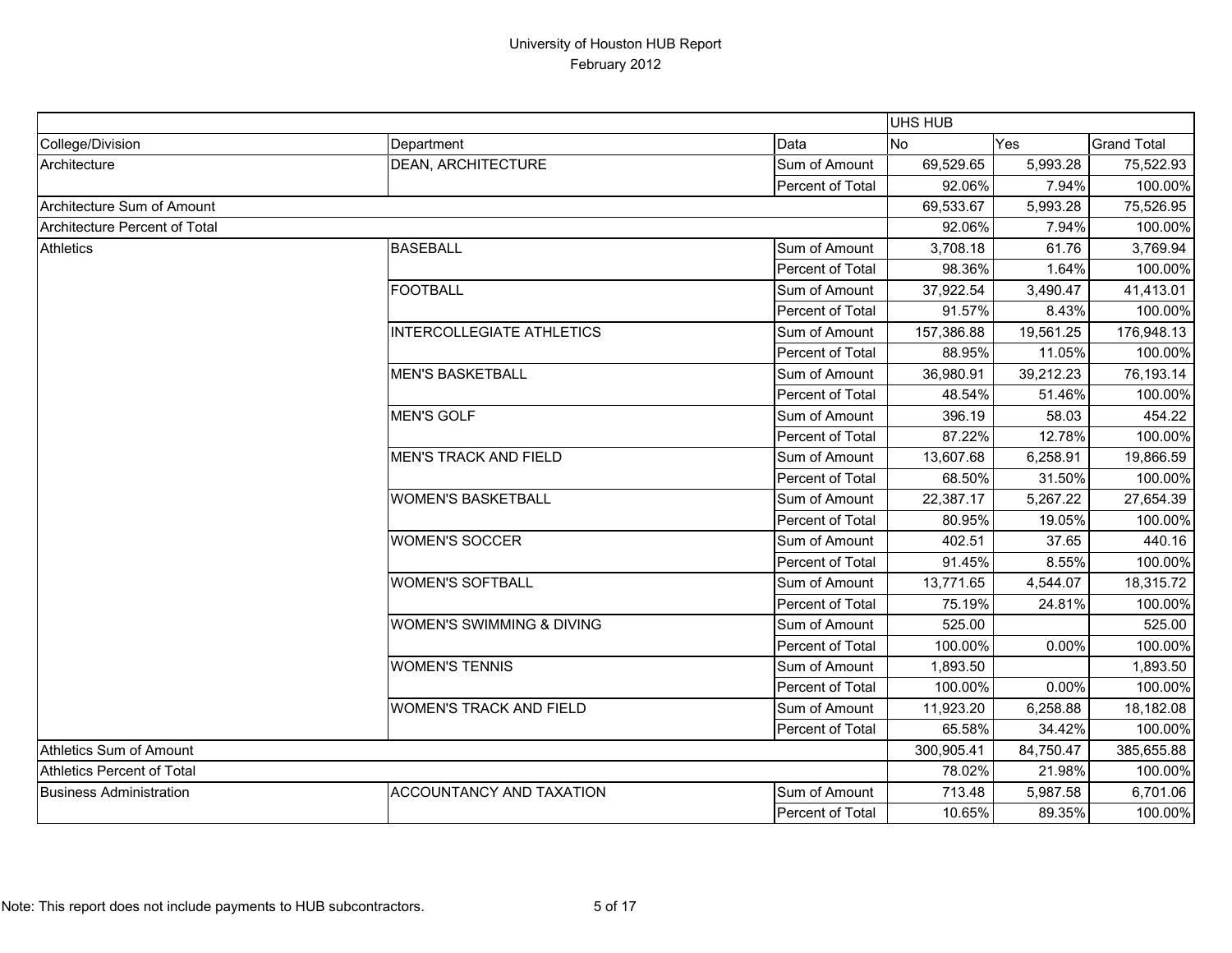|                                |                                       |                  | <b>UHS HUB</b> |           |                    |
|--------------------------------|---------------------------------------|------------------|----------------|-----------|--------------------|
| College/Division               | Department                            | Data             | <b>No</b>      | Yes       | <b>Grand Total</b> |
| <b>Business Administration</b> | ACCOUNTING CERTIFICATE PROGRAM        | Sum of Amount    | 2,793.51       | 565.52    | 3,359.03           |
|                                |                                       | Percent of Total | 83.16%         | 16.84%    | 100.00%            |
|                                | <b>BAUER CAREER SERVICES CTR</b>      | Sum of Amount    | 9,459.31       | 1,034.63  | 10,493.94          |
|                                |                                       | Percent of Total | 90.14%         | 9.86%     | 100.00%            |
|                                | <b>BAUER COMMUNICATIONS</b>           | Sum of Amount    | 4,179.04       | 639.98    | 4,819.02           |
|                                |                                       | Percent of Total | 86.72%         | 13.28%    | 100.00%            |
|                                | <b>BAUER DIVISION OF TECHNOLOGY</b>   | Sum of Amount    | 6,928.83       | 345.75    | 7,274.58           |
|                                |                                       | Percent of Total | 95.25%         | 4.75%     | 100.00%            |
|                                | <b>BAUER EXTERNAL RELATIONS DEPT</b>  | Sum of Amount    | 414.97         |           | 414.97             |
|                                |                                       | Percent of Total | 100.00%        | 0.00%     | 100.00%            |
|                                | DEAN'S OFFICE, BAUER COLLEGE          | Sum of Amount    | 78,182.17      | 21,200.19 | 99,382.36          |
|                                |                                       | Percent of Total | 78.67%         | 21.33%    | 100.00%            |
|                                | <b>DECISION AND INFORMATION SCIEN</b> | Sum of Amount    | 7,200.15       | 654.11    | 7,854.26           |
|                                |                                       | Percent of Total | 91.67%         | 8.33%     | 100.00%            |
|                                | <b>EXECUTIVE DEGREE PROGRAMS</b>      | Sum of Amount    | 14,328.86      | 16,947.26 | 31,276.12          |
|                                |                                       | Percent of Total | 45.81%         | 54.19%    | 100.00%            |
|                                | FINANCE-BAUER COLLEGE                 | Sum of Amount    | 2,569.82       | 1,132.39  | 3,702.21           |
|                                |                                       | Percent of Total | 69.41%         | 30.59%    | 100.00%            |
|                                | MANAGEMENT-BAUER COLLEGE              | Sum of Amount    | 781.72         | 1,263.96  | 2,045.68           |
|                                |                                       | Percent of Total | 38.21%         | 61.79%    | 100.00%            |
|                                | MARKETING-BAUER COLLEGE               | Sum of Amount    | 3,406.53       | 1,377.93  | 4,784.46           |
|                                |                                       | Percent of Total | 71.20%         | 28.80%    | 100.00%            |
|                                | <b>MBA STUDENT SERVICES CENTER</b>    | Sum of Amount    | 343.75         | 1,181.12  | 1,524.87           |
|                                |                                       | Percent of Total | 22.54%         | 77.46%    | 100.00%            |
|                                | SALES EXCELLENCE INSTITUTE            | Sum of Amount    | 3,509.07       | 1,128.35  | 4,637.42           |
|                                |                                       | Percent of Total | 75.67%         | 24.33%    | 100.00%            |
|                                | SMALL BUSINESS DEV CENTER             | Sum of Amount    | 15,450.79      | 8,381.23  | 23,832.02          |
|                                |                                       | Percent of Total | 64.83%         | 35.17%    | 100.00%            |
|                                | UNDERGRAD BUSINESS PROG               | Sum of Amount    | 257.62         | 1,676.19  | 1,933.81           |
|                                |                                       | Percent of Total | 13.32%         | 86.68%    | 100.00%            |
|                                | WOLFF CTR FOR ENTREPRENEURSHIP        | Sum of Amount    | 4,087.28       | 538.77    | 4,626.05           |
|                                |                                       | Percent of Total | 88.35%         | 11.65%    | 100.00%            |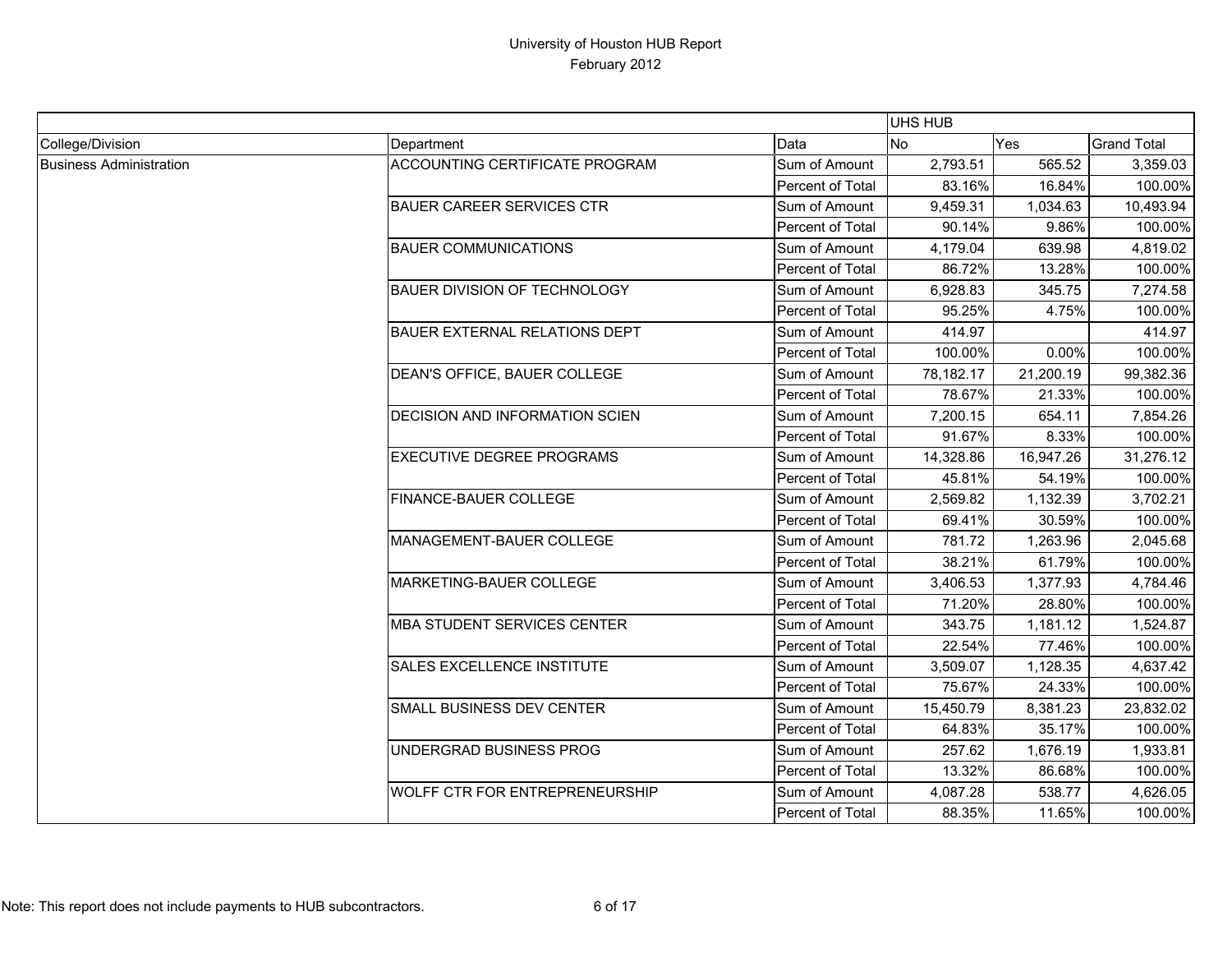|                                          |                                           |                  | <b>UHS HUB</b> |           |                    |
|------------------------------------------|-------------------------------------------|------------------|----------------|-----------|--------------------|
| College/Division                         | Department                                | Data             | No             | Yes       | <b>Grand Total</b> |
| Business Administration Sum of Amount    |                                           |                  | 154,606.90     | 64,054.96 | 218,661.86         |
| Business Administration Percent of Total |                                           |                  | 70.71%         | 29.29%    | 100.00%            |
| Chancellor/President                     | CENTER FOR STUDENTS W/DISABILITIES        | Sum of Amount    | 49,523.30      | 134.97    | 49,658.27          |
|                                          |                                           | Percent of Total | 99.73%         | 0.27%     | 100.00%            |
|                                          | COMMUNITY RELATIONS & INST ACCESS         | Sum of Amount    |                | 82.31     | 82.31              |
|                                          |                                           | Percent of Total | $0.00\%$       | 100.00%   | 100.00%            |
|                                          | OFFICE OF SPECIAL EVENTS                  | Sum of Amount    | 2,108.51       | 8,924.54  | 11,033.05          |
|                                          |                                           | Percent of Total | 19.11%         | 80.89%    | 100.00%            |
|                                          | <b>PRESIDENT</b>                          | Sum of Amount    | 38,573.54      | 1,694.43  | 40,267.97          |
|                                          |                                           | Percent of Total | 95.79%         | 4.21%     | 100.00%            |
|                                          | <b>STAFF COUNCIL</b>                      | Sum of Amount    | 41.61          |           | 41.61              |
|                                          |                                           | Percent of Total | 100.00%        | 0.00%     | 100.00%            |
| Chancellor/President Sum of Amount       |                                           |                  | 90,246.96      | 10,836.25 | 101,083.21         |
| Chancellor/President Percent of Total    |                                           |                  | 89.28%         | 10.72%    | 100.00%            |
| Education                                | <b>ASIAN AMERICAN STUDIES</b>             | Sum of Amount    | 15,975.55      |           | 15,975.55          |
|                                          |                                           | Percent of Total | 100.00%        | 0.00%     | 100.00%            |
|                                          | CENTER FOR INFO TECH IN EDUCATION         | Sum of Amount    | 13,006.28      | 8,653.47  | 21,659.75          |
|                                          |                                           | Percent of Total | 60.05%         | 39.95%    | 100.00%            |
|                                          | <b>CONSISTENCY MGMT &amp; COOP DISCIP</b> | Sum of Amount    | 9,754.49       | 3,704.40  | 13,458.89          |
|                                          |                                           | Percent of Total | 72.48%         | 27.52%    | 100.00%            |
|                                          | <b>CURRICULUM AND INSTRUCTION</b>         | Sum of Amount    | 105,456.63     | 3,276.77  | 108,733.40         |
|                                          |                                           | Percent of Total | 96.99%         | 3.01%     | 100.00%            |
|                                          | <b>DEAN, EDUCATION</b>                    | Sum of Amount    | 9,245.56       | 1,982.37  | 11,227.93          |
|                                          |                                           | Percent of Total | 82.34%         | 17.66%    | 100.00%            |
|                                          | EDUC EFFECTIVENESS & OUTREACH             | Sum of Amount    | 165.00         | 699.44    | 864.44             |
|                                          |                                           | Percent of Total | 19.09%         | 80.91%    | 100.00%            |
|                                          | EDUCATIONAL PSYCHOLOGY                    | Sum of Amount    | 11,839.80      | 1,190.52  | 13,030.32          |
|                                          |                                           | Percent of Total | 90.86%         | 9.14%     | 100.00%            |
|                                          | INSTITUTE FOR URBAN EDUCATION             | Sum of Amount    | 252.54         | 306.89    | 559.43             |
|                                          |                                           | Percent of Total | 45.14%         | 54.86%    | 100.00%            |
| Education Sum of Amount                  |                                           |                  | 165,695.85     | 19,813.86 | 185,509.71         |
| Education Percent of Total               |                                           |                  | 89.32%         | 10.68%    | 100.00%            |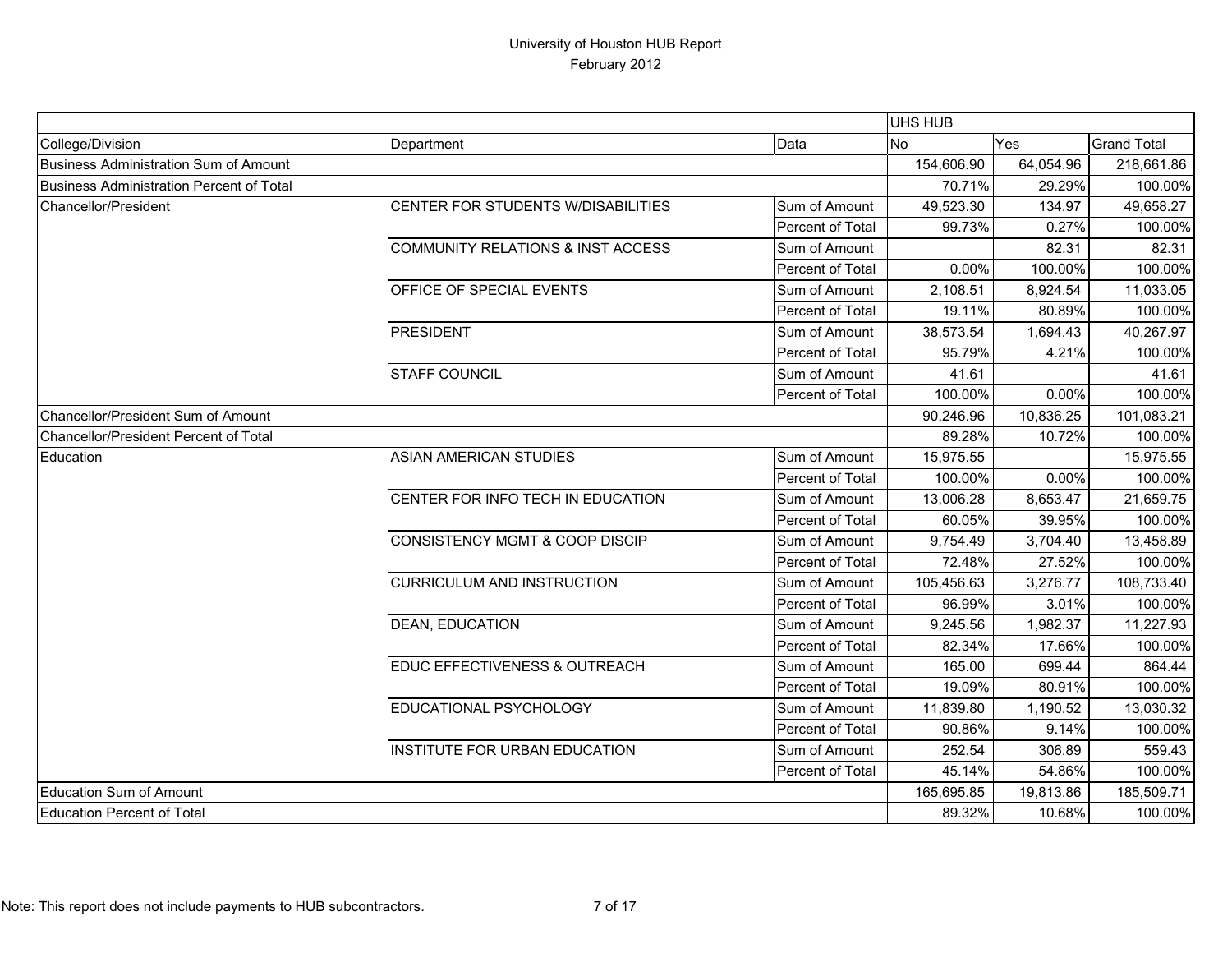|                                  |                                         |                  | UHS HUB    |           |                    |
|----------------------------------|-----------------------------------------|------------------|------------|-----------|--------------------|
| College/Division                 | Department                              | Data             | <b>No</b>  | Yes       | <b>Grand Total</b> |
| Engineering                      | <b>BIOMEDICAL ENGINEERING</b>           | Sum of Amount    | 42,713.38  | 1,229.86  | 43,943.24          |
|                                  |                                         | Percent of Total | 97.20%     | 2.80%     | 100.00%            |
|                                  | <b>CHEMICAL ENGINEERING</b>             | Sum of Amount    | 279,260.71 | 9,404.30  | 288,665.01         |
|                                  |                                         | Percent of Total | 96.74%     | 3.26%     | 100.00%            |
|                                  | <b>CIVIL ENGINEERING</b>                | Sum of Amount    | 67,007.88  | 32,270.46 | 99,278.34          |
|                                  |                                         | Percent of Total | 67.49%     | 32.51%    | 100.00%            |
|                                  | CTR FOR INNOVATIVE GROUTING             | Sum of Amount    | 879.21     |           | 879.21             |
|                                  |                                         | Percent of Total | 100.00%    | 0.00%     | 100.00%            |
|                                  | <b>DEAN, ENGINEERING</b>                | Sum of Amount    | 26,611.47  | 3,653.13  | 30,264.60          |
|                                  |                                         | Percent of Total | 87.93%     | 12.07%    | 100.00%            |
|                                  | ELECTRICAL ENGINEERING                  | Sum of Amount    | 53,716.90  | 5,901.61  | 59,618.51          |
|                                  |                                         | Percent of Total | 90.10%     | 9.90%     | 100.00%            |
|                                  | <b>ENGINEERING SERVICES</b>             | Sum of Amount    | 2,663.04   | 272.01    | 2,935.05           |
|                                  |                                         | Percent of Total | 90.73%     | 9.27%     | 100.00%            |
|                                  | <b>INDUSTRIAL ENGINEERING</b>           | Sum of Amount    | 547.15     | 369.99    | 917.14             |
|                                  |                                         | Percent of Total | 59.66%     | 40.34%    | 100.00%            |
|                                  | <b>INTEGRATED BIO &amp; NANO SYSTEM</b> | Sum of Amount    | 333.40     |           | 333.40             |
|                                  |                                         | Percent of Total | 100.00%    | 0.00%     | 100.00%            |
|                                  | MECHANICAL ENGINEERING                  | Sum of Amount    | 36,778.40  | 5,919.70  | 42,698.10          |
|                                  |                                         | Percent of Total | 86.14%     | 13.86%    | 100.00%            |
|                                  | NATL CTR FOR AIRBORNE LASER MAPPING     | Sum of Amount    | 22,609.58  |           | 22,609.58          |
|                                  |                                         | Percent of Total | 100.00%    | 0.00%     | 100.00%            |
|                                  | <b>WIND ENERGY CENTER</b>               | Sum of Amount    | 113,439.63 |           | 113,439.63         |
|                                  |                                         | Percent of Total | 100.00%    | 0.00%     | 100.00%            |
| <b>Engineering Sum of Amount</b> |                                         |                  | 646,560.75 | 59,021.06 | 705,581.81         |
| Engineering Percent of Total     |                                         |                  | 91.64%     | 8.36%     | 100.00%            |
| Graduate College of Social Work  | ADMISSIONS-GCSW                         | Sum of Amount    | 861.36     | 17.57     | 878.93             |
|                                  |                                         | Percent of Total | 98.00%     | 2.00%     | 100.00%            |
|                                  | CHILD & FAMILY CENTER                   | Sum of Amount    | 1,705.98   |           | 1,705.98           |
|                                  |                                         | Percent of Total | 100.00%    | 0.00%     | 100.00%            |
|                                  | CTR DRUG & SOCIAL POLICY RESRC          | Sum of Amount    | 1,737.02   | 299.67    | 2,036.69           |
|                                  |                                         | Percent of Total | 85.29%     | 14.71%    | 100.00%            |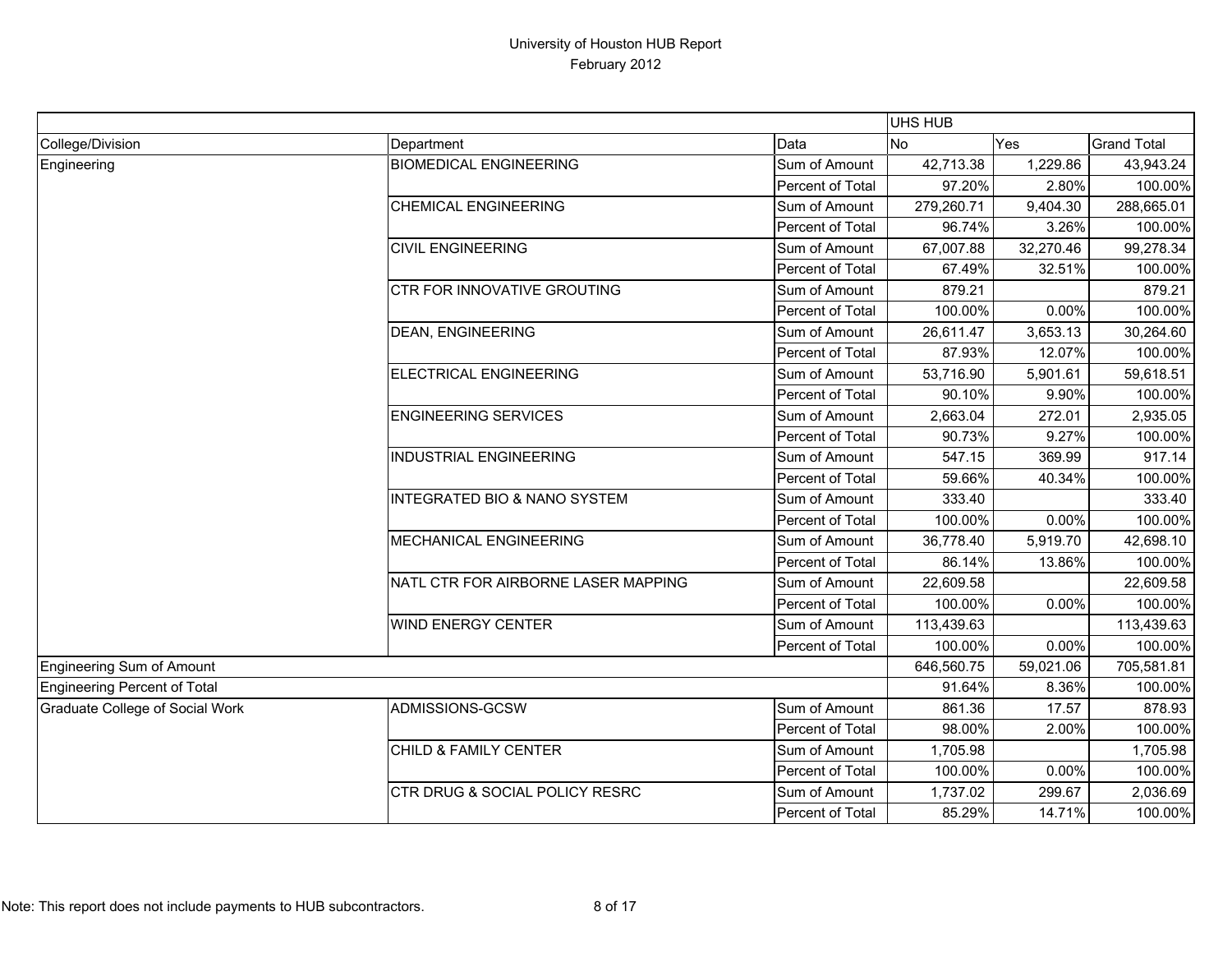|                                                  |                                         |                  | UHS HUB    |           |                    |
|--------------------------------------------------|-----------------------------------------|------------------|------------|-----------|--------------------|
| College/Division                                 | Department                              | Data             | <b>No</b>  | Yes       | <b>Grand Total</b> |
| Graduate College of Social Work                  | <b>CTR FOR HEALTH EQUITY &amp; EVAL</b> | Sum of Amount    | 296.19     |           | 296.19             |
|                                                  |                                         | Percent of Total | 100.00%    | 0.00%     | 100.00%            |
|                                                  | DEAN, SOCIAL WORK                       | Sum of Amount    | 3,211.24   | 1,167.61  | 4,378.85           |
|                                                  |                                         | Percent of Total | 73.34%     | 26.66%    | 100.00%            |
|                                                  | <b>FIELD OFFICE</b>                     | Sum of Amount    | 911.71     | 1,067.00  | 1,978.71           |
|                                                  |                                         | Percent of Total | 46.08%     | 53.92%    | 100.00%            |
|                                                  | <b>GCSW INFORMATION TECHNOLOGY</b>      | Sum of Amount    | 464.00     |           | 464.00             |
|                                                  |                                         | Percent of Total | 100.00%    | 0.00%     | 100.00%            |
|                                                  | <b>GULEN INSTITUTE</b>                  | Sum of Amount    | 573.08     |           | 573.08             |
|                                                  |                                         | Percent of Total | 100.00%    | 0.00%     | 100.00%            |
|                                                  | OFFICE OF COMMUNITY PROJECTS            | Sum of Amount    |            | 65.00     | 65.00              |
|                                                  |                                         | Percent of Total | 0.00%      | 100.00%   | 100.00%            |
| Graduate College of Social Work Sum of Amount    |                                         |                  | 9,760.58   | 2,616.85  | 12,377.43          |
| Graduate College of Social Work Percent of Total |                                         |                  | 78.86%     | 21.14%    | 100.00%            |
| <b>Honors College</b>                            | DEAN, HONORS COLLEGE                    | Sum of Amount    | 20,618.61  | 1,976.56  | 22,595.17          |
|                                                  |                                         | Percent of Total | 91.25%     | 8.75%     | 100.00%            |
| Honors College Sum of Amount                     |                                         |                  | 20,618.61  | 1,976.56  | 22,595.17          |
| Honors College Percent of Total                  |                                         |                  | 91.25%     | 8.75%     | 100.00%            |
| Hotel and Restaurant Management                  | DEAN, HOTEL & RESTAURANT MANAG          | Sum of Amount    | 2,919.70   | 151.63    | 3,071.33           |
|                                                  |                                         | Percent of Total | 95.06%     | 4.94%     | 100.00%            |
|                                                  | HOTEL AND RESTAURANT MANAGEMENT         | Sum of Amount    | 258,923.96 | 10,963.81 | 269,887.77         |
|                                                  |                                         | Percent of Total | 95.94%     | 4.06%     | 100.00%            |
| Hotel and Restaurant Management Sum of Amount    |                                         |                  | 261,843.66 | 11,115.44 | 272,959.10         |
| Hotel and Restaurant Management Percent of Total |                                         |                  | 95.93%     | 4.07%     | 100.00%            |
| Law Center                                       | ASSOCIATE DEAN, LAW                     | Sum of Amount    | 219.52     | 254.86    | 474.38             |
|                                                  |                                         | Percent of Total | 46.28%     | 53.72%    | 100.00%            |
|                                                  | <b>BLAKELEY INSTITUTE</b>               | Sum of Amount    | 6,119.14   | 1,041.38  | 7,160.52           |
|                                                  |                                         | Percent of Total | 85.46%     | 14.54%    | 100.00%            |
|                                                  | <b>BUSINESS SERVICES, LAW</b>           | Sum of Amount    |            | 8,806.66  | 8,806.66           |
|                                                  |                                         | Percent of Total | 0.00%      | 100.00%   | 100.00%            |
|                                                  | CAREER SERVICES, LAW                    | Sum of Amount    | 1,580.13   | 231.64    | 1,811.77           |
|                                                  |                                         | Percent of Total | 87.21%     | 12.79%    | 100.00%            |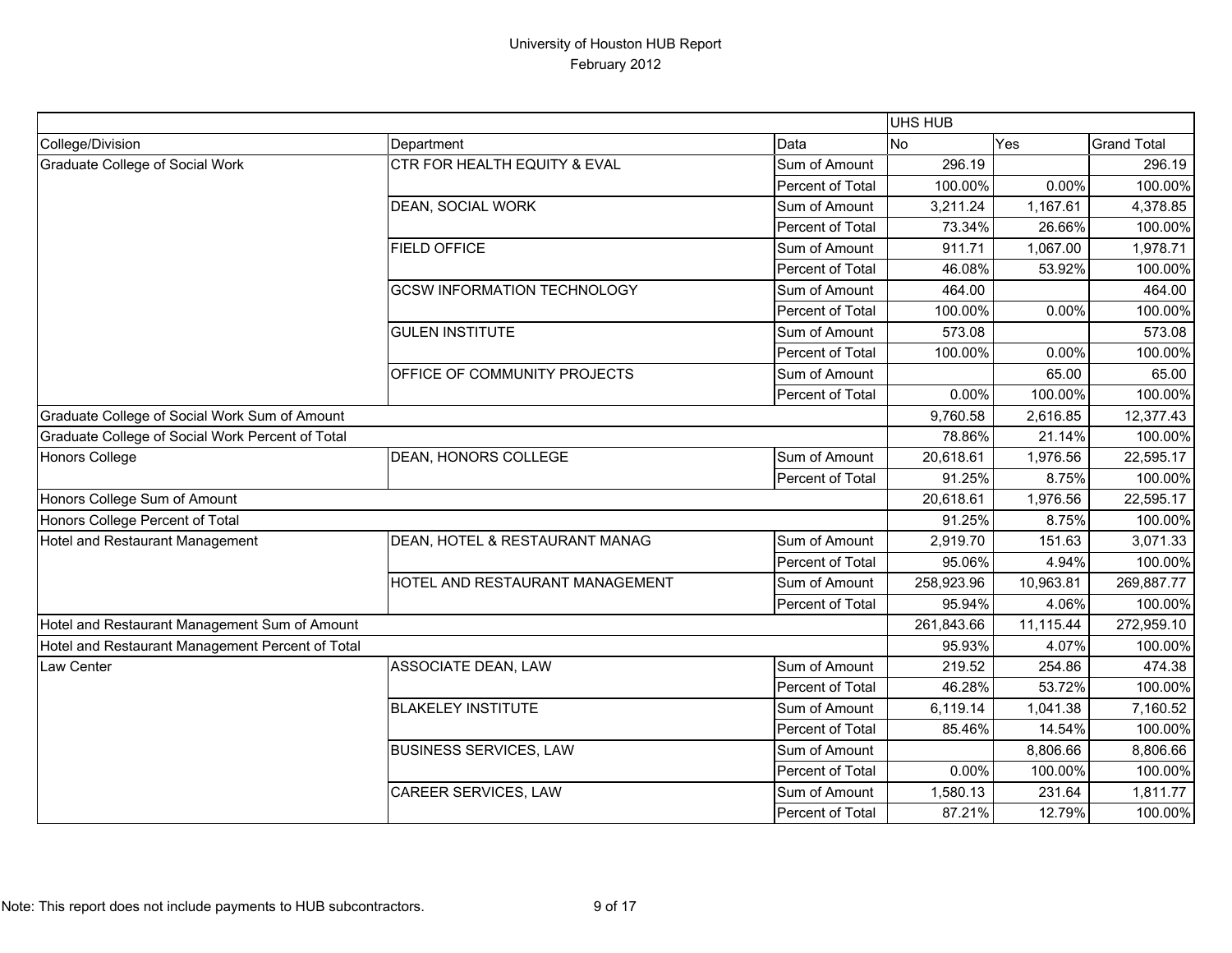|                                         |                                          |                         | UHS HUB   |           |                    |
|-----------------------------------------|------------------------------------------|-------------------------|-----------|-----------|--------------------|
| College/Division                        | Department                               | Data                    | No        | Yes       | <b>Grand Total</b> |
| <b>Law Center</b>                       | CHAIRS AND PROFESSORSHIPS, LAW           | Sum of Amount           |           | 7.34      | 7.34               |
|                                         |                                          | <b>Percent of Total</b> | 0.00%     | 100.00%   | 100.00%            |
|                                         | DEAN, LAW                                | Sum of Amount           | 90.59     | 0.00      | 90.59              |
|                                         |                                          | Percent of Total        | 100.00%   | 0.00%     | 100.00%            |
|                                         | <b>EXTERNAL AFFAIRS, LAW</b>             | Sum of Amount           |           | 904.95    | 904.95             |
|                                         |                                          | Percent of Total        | 0.00%     | 100.00%   | 100.00%            |
|                                         | <b>FACILITIES, LAW</b>                   | Sum of Amount           | 5,546.62  | 222.12    | 5,768.74           |
|                                         |                                          | Percent of Total        | 96.15%    | 3.85%     | 100.00%            |
|                                         | <b>FACULTY SUPPORT LAW</b>               | Sum of Amount           | 5,480.84  | 2,106.97  | 7,587.81           |
|                                         |                                          | Percent of Total        | 72.23%    | 27.77%    | 100.00%            |
|                                         | <b>HEALTH LAW &amp; POLICY INSTITUTE</b> | Sum of Amount           | 1,479.98  | 344.69    | 1,824.67           |
|                                         |                                          | Percent of Total        | 81.11%    | 18.89%    | 100.00%            |
|                                         | INST OF HIGHER EDU & GOVERNANCE LAW      | Sum of Amount           | 284.49    |           | 284.49             |
|                                         |                                          | Percent of Total        | 100.00%   | 0.00%     | 100.00%            |
|                                         | LAW INFORMATION TECHNOLOGY               | Sum of Amount           | 2,204.18  | 434.34    | 2,638.52           |
|                                         |                                          | Percent of Total        | 83.54%    | 16.46%    | 100.00%            |
|                                         | <b>LAW LIBRARY</b>                       | Sum of Amount           | 23,348.67 |           | 23,348.67          |
|                                         |                                          | Percent of Total        | 100.00%   | 0.00%     | 100.00%            |
|                                         | LEGAL AID CLINIC, LAW                    | Sum of Amount           | 1,721.20  | 568.60    | 2,289.80           |
|                                         |                                          | Percent of Total        | 75.17%    | 24.83%    | 100.00%            |
|                                         | LEGAL RESEARCH & WRITING, LAW            | Sum of Amount           |           | 168.50    | 168.50             |
|                                         |                                          | Percent of Total        | 0.00%     | 100.00%   | 100.00%            |
|                                         | PUBLIC RELS & MARKETING, LAW             | Sum of Amount           | 5,629.70  | 247.01    | 5,876.71           |
|                                         |                                          | Percent of Total        | 95.80%    | 4.20%     | 100.00%            |
|                                         | STUDENT ORGANIZATION, LAW                | Sum of Amount           | 691.76    | 256.54    | 948.30             |
|                                         |                                          | Percent of Total        | 72.95%    | 27.05%    | 100.00%            |
|                                         | STUDENT SERVICES, LAW                    | Sum of Amount           | 5,826.66  | 846.28    | 6,672.94           |
|                                         |                                          | Percent of Total        | 87.32%    | 12.68%    | 100.00%            |
| Law Center Sum of Amount                |                                          |                         | 60,223.48 | 16,441.88 | 76,665.36          |
| Law Center Percent of Total             |                                          |                         | 78.55%    | 21.45%    | 100.00%            |
| <b>Liberal Arts and Social Sciences</b> | <b>AEROSPACE STUDIES</b>                 | Sum of Amount           |           | 12.50     | 12.50              |
|                                         |                                          | <b>Percent of Total</b> | 0.00%     | 100.00%   | 100.00%            |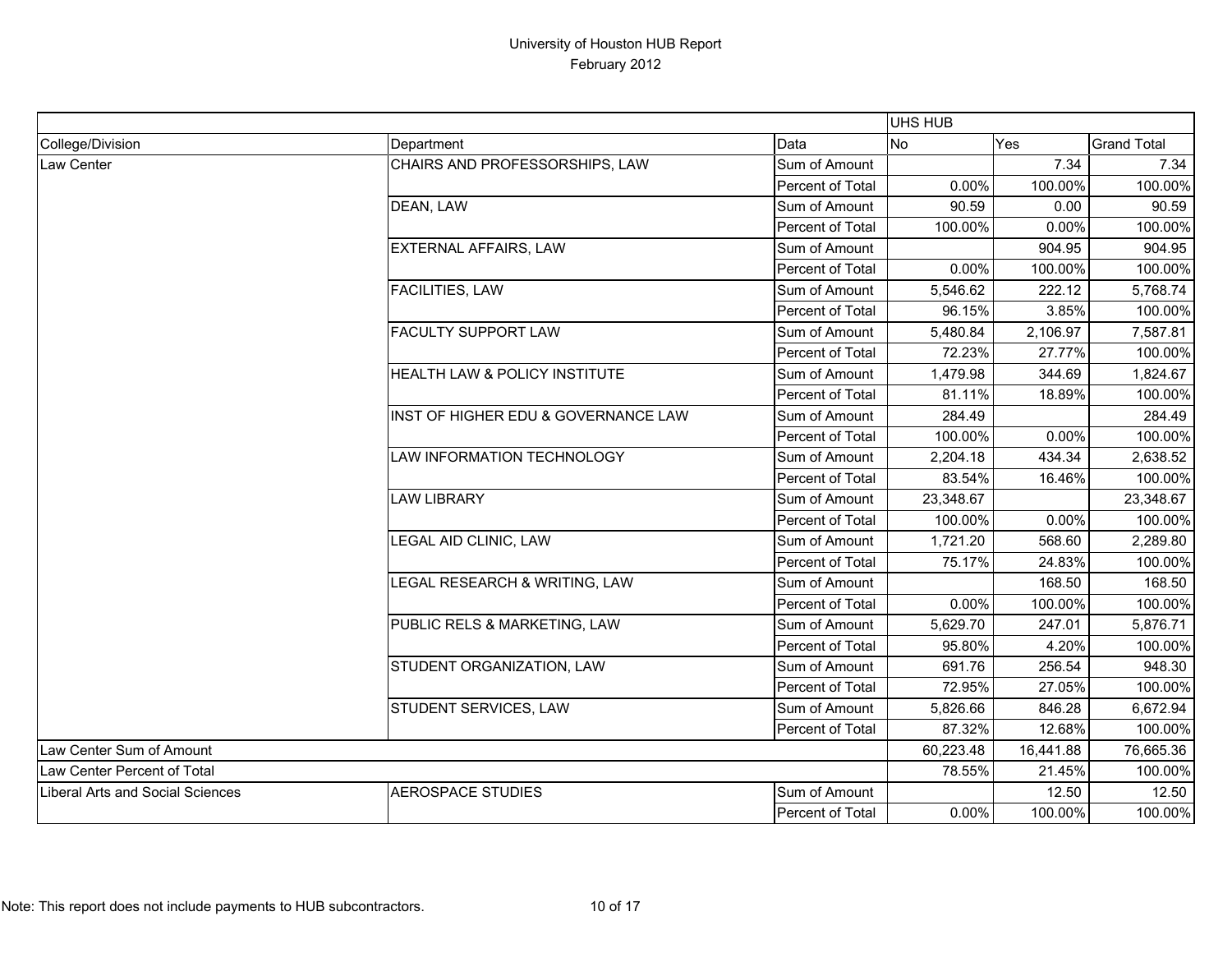|                                  |                                  |                  | UHS HUB   |           |                    |
|----------------------------------|----------------------------------|------------------|-----------|-----------|--------------------|
| College/Division                 | Department                       | Data             | <b>No</b> | Yes       | <b>Grand Total</b> |
| Liberal Arts and Social Sciences | AFRICAN-AMERICAN STUDIES         | Sum of Amount    | 1,373.91  | 862.92    | 2,236.83           |
|                                  |                                  | Percent of Total | 61.42%    | 38.58%    | 100.00%            |
|                                  | <b>ART</b>                       | Sum of Amount    | 23,562.97 | 4,621.36  | 28,184.33          |
|                                  |                                  | Percent of Total | 83.60%    | 16.40%    | 100.00%            |
|                                  | <b>ARTE PUBLICO</b>              | Sum of Amount    | 28,249.94 |           | 28,249.94          |
|                                  |                                  | Percent of Total | 100.00%   | 0.00%     | 100.00%            |
|                                  | <b>BAND</b>                      | Sum of Amount    | 1,649.02  | 1,242.85  | 2,891.87           |
|                                  |                                  | Percent of Total | 57.02%    | 42.98%    | 100.00%            |
|                                  | <b>BLAFFER GALLERY</b>           | Sum of Amount    | 1,751.68  | 249.79    | 2,001.47           |
|                                  |                                  | Percent of Total | 87.52%    | 12.48%    | 100.00%            |
|                                  | CENTER FOR PUBLIC HISTORY        | Sum of Amount    | 790.27    | 106.24    | 896.51             |
|                                  |                                  | Percent of Total | 88.15%    | 11.85%    | 100.00%            |
|                                  | CENTER FOR PUBLIC POLICY         | Sum of Amount    | 8,351.93  | 891.97    | 9,243.90           |
|                                  |                                  | Percent of Total | 90.35%    | 9.65%     | 100.00%            |
|                                  | <b>COMMUNICATION</b>             | Sum of Amount    | 23,657.35 | 4,030.26  | 27,687.61          |
|                                  |                                  | Percent of Total | 85.44%    | 14.56%    | 100.00%            |
|                                  | <b>COMMUNICATIONS DISORDERS</b>  | Sum of Amount    | 11,890.44 | 841.06    | 12,731.50          |
|                                  |                                  | Percent of Total | 93.39%    | 6.61%     | 100.00%            |
|                                  | COMPARATIVE CULTURAL STUDIES     | Sum of Amount    | 332.70    |           | 332.70             |
|                                  |                                  | Percent of Total | 100.00%   | 0.00%     | 100.00%            |
|                                  | <b>CWMCA CENTER FOR THE ARTS</b> | Sum of Amount    | 11,034.40 | 2,695.10  | 13,729.50          |
|                                  |                                  | Percent of Total | 80.37%    | 19.63%    | 100.00%            |
|                                  | DEAN, LIBERAL ARTS & SOC SCI     | Sum of Amount    | 1,395.16  | 6,433.09  | 7,828.25           |
|                                  |                                  | Percent of Total | 17.82%    | 82.18%    | 100.00%            |
|                                  | <b>ECONOMICS</b>                 | Sum of Amount    | 3,591.59  | 9.95      | 3,601.54           |
|                                  |                                  | Percent of Total | 99.72%    | 0.28%     | 100.00%            |
|                                  | <b>ENGLISH</b>                   | Sum of Amount    | 33,193.89 | 11,604.16 | 44,798.05          |
|                                  |                                  | Percent of Total | 74.10%    | 25.90%    | 100.00%            |
|                                  | HEALTH AND HUMAN PERFORMANCE     | Sum of Amount    | 48,514.51 | 2,546.44  | 51,060.95          |
|                                  |                                  | Percent of Total | 95.01%    | 4.99%     | 100.00%            |
|                                  | <b>HISPANIC STUDIES</b>          | Sum of Amount    | 886.67    | 2,353.42  | 3,240.09           |
|                                  |                                  | Percent of Total | 27.37%    | 72.63%    | 100.00%            |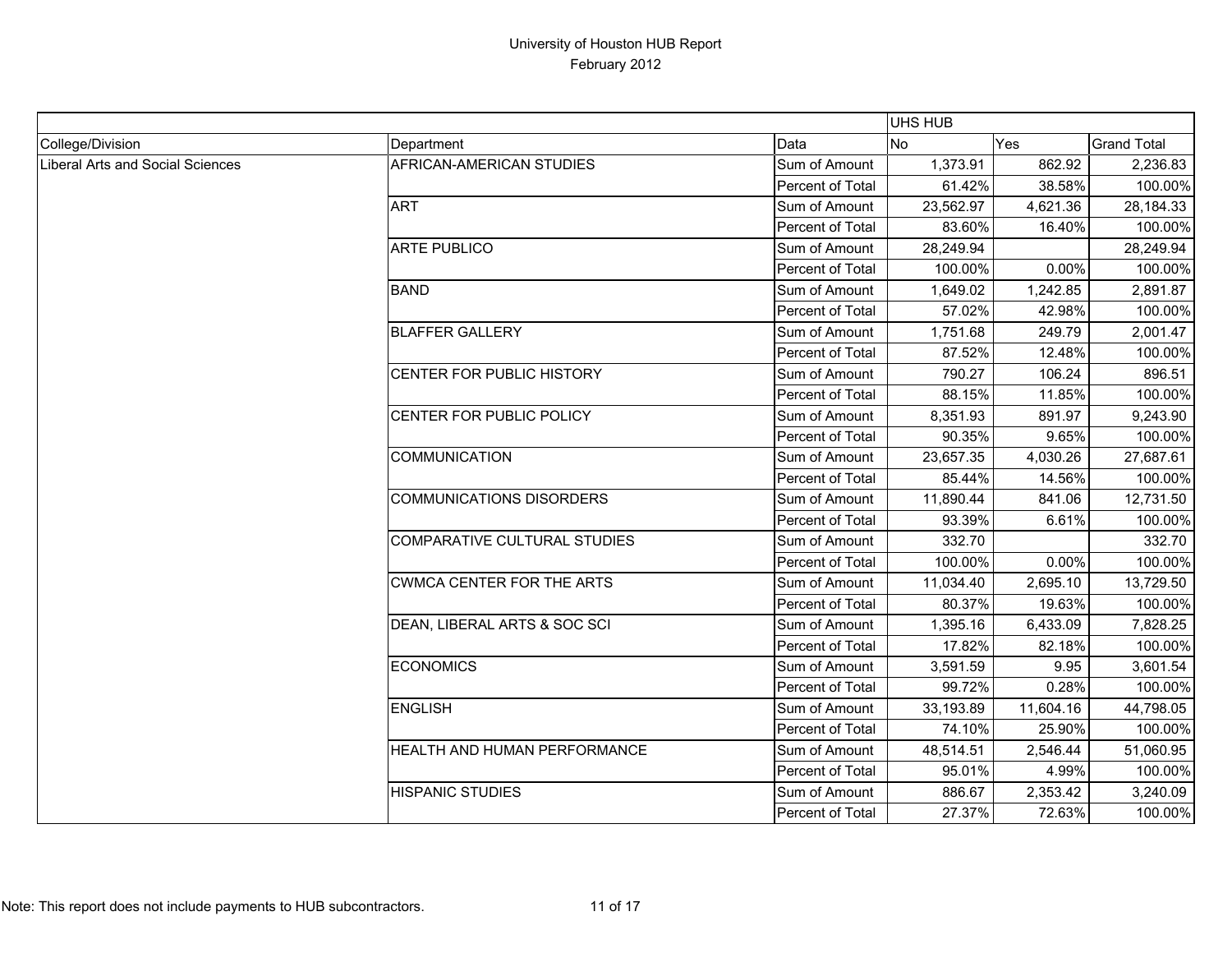|                                                   |                                 |                  | <b>UHS HUB</b> |           |                    |
|---------------------------------------------------|---------------------------------|------------------|----------------|-----------|--------------------|
| College/Division                                  | Department                      | Data             | <b>No</b>      | Yes       | <b>Grand Total</b> |
| Liberal Arts and Social Sciences                  | <b>HISTORY</b>                  | Sum of Amount    | 18,690.33      | 2,834.58  | 21,524.91          |
|                                                   |                                 | Percent of Total | 86.83%         | 13.17%    | 100.00%            |
|                                                   | <b>MEXICAN-AMERICAN STUDIES</b> | Sum of Amount    | 1,277.67       | 1,896.12  | 3,173.79           |
|                                                   |                                 | Percent of Total | 40.26%         | 59.74%    | 100.00%            |
|                                                   | <b>MILITARY SCIENCE</b>         | Sum of Amount    | 285.03         |           | 285.03             |
|                                                   |                                 | Percent of Total | 100.00%        | 0.00%     | 100.00%            |
|                                                   | MODERN AND CLASSICAL LANGUAGES  | Sum of Amount    | 1,298.76       | 25.98     | 1,324.74           |
|                                                   |                                 | Percent of Total | 98.04%         | 1.96%     | 100.00%            |
|                                                   | <b>MUSIC</b>                    | Sum of Amount    | 39,292.86      | 3,209.02  | 42,501.88          |
|                                                   |                                 | Percent of Total | 92.45%         | 7.55%     | 100.00%            |
|                                                   | PHILOSOPHY                      | Sum of Amount    | 11.98          | 1,659.02  | 1,671.00           |
|                                                   |                                 | Percent of Total | 0.72%          | 99.28%    | 100.00%            |
|                                                   | POLITICAL SCIENCE               | Sum of Amount    | 779.16         | 1,310.45  | 2,089.61           |
|                                                   |                                 | Percent of Total | 37.29%         | 62.71%    | 100.00%            |
|                                                   | <b>PSYCHOLOGY</b>               | Sum of Amount    | 33,545.96      | 12,742.50 | 46,288.46          |
|                                                   |                                 | Percent of Total | 72.47%         | 27.53%    | 100.00%            |
|                                                   | PUBLIC ADMINISTRATION PROGRAM   | Sum of Amount    | 87.99          |           | 87.99              |
|                                                   |                                 | Percent of Total | 100.00%        | 0.00%     | 100.00%            |
|                                                   | <b>SOCIOLOGY</b>                | Sum of Amount    |                | 237.25    | 237.25             |
|                                                   |                                 | Percent of Total | 0.00%          | 100.00%   | 100.00%            |
|                                                   | <b>THEATER</b>                  | Sum of Amount    | 18,837.00      | 779.04    | 19,616.04          |
|                                                   |                                 | Percent of Total | 96.03%         | 3.97%     | 100.00%            |
|                                                   | <b>WOMEN'S STUDIES PROGRAM</b>  | Sum of Amount    | 50.75          | 132.04    | 182.79             |
|                                                   |                                 | Percent of Total | 27.76%         | 72.24%    | 100.00%            |
|                                                   | <b>WRITING CENTER</b>           | Sum of Amount    | 230.63         | 568.48    | 799.11             |
|                                                   |                                 | Percent of Total | 28.86%         | 71.14%    | 100.00%            |
| Liberal Arts and Social Sciences Sum of Amount    |                                 |                  | 314,614.55     | 63,895.59 | 378,510.14         |
| Liberal Arts and Social Sciences Percent of Total |                                 |                  | 83.12%         | 16.88%    | 100.00%            |
| Library                                           | UNIVERSITY LIBRARIES            | Sum of Amount    | 305,156.96     | 61,315.67 | 366,472.63         |
|                                                   |                                 | Percent of Total | 83.27%         | 16.73%    | 100.00%            |
| Library Sum of Amount                             |                                 |                  | 305,156.96     | 61,315.67 | 366,472.63         |
| <b>Library Percent of Total</b>                   |                                 |                  | 83.27%         | 16.73%    | 100.00%            |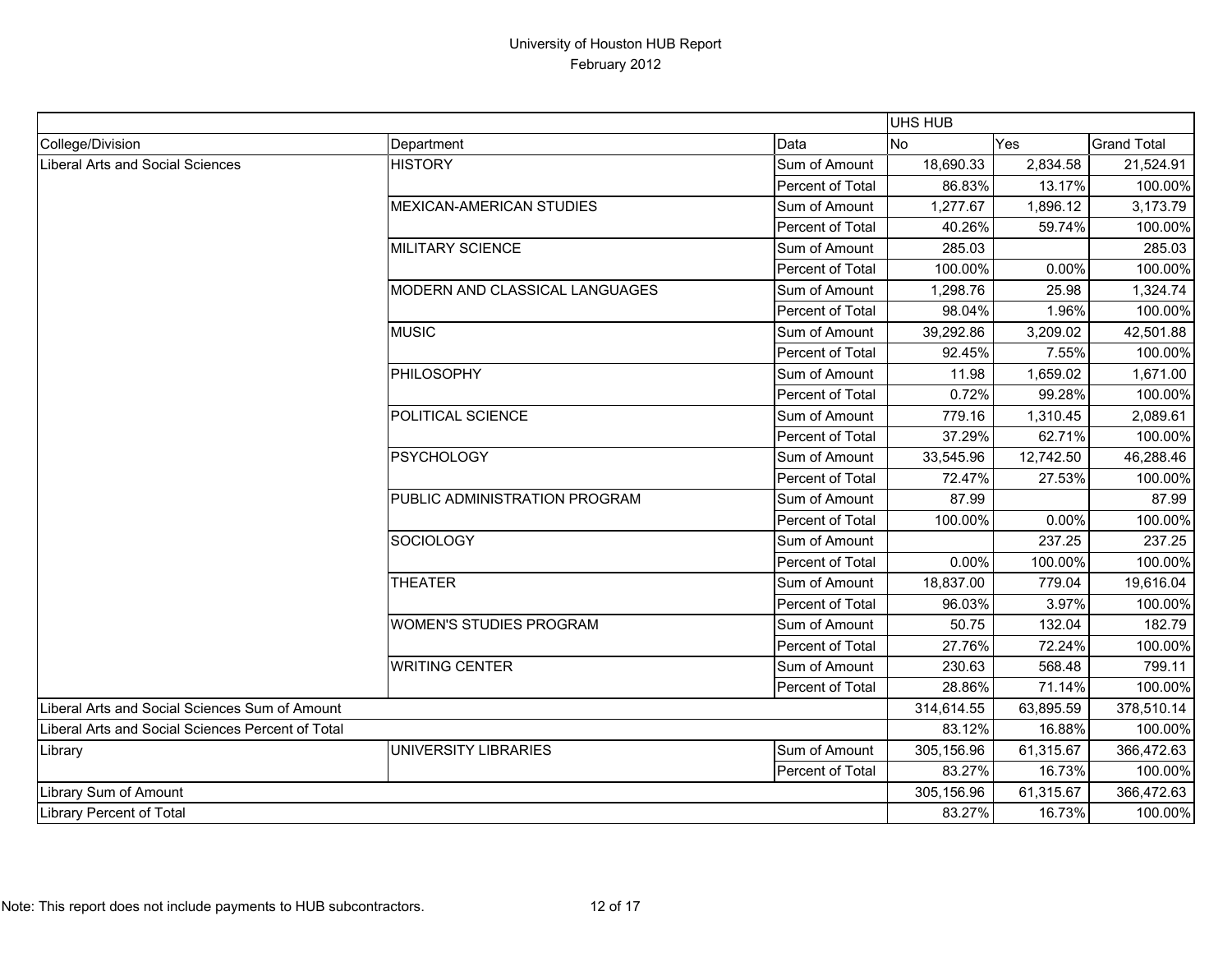|                                                  |                                                       |                         | <b>UHS HUB</b> |            |                    |
|--------------------------------------------------|-------------------------------------------------------|-------------------------|----------------|------------|--------------------|
| College/Division                                 | Department                                            | Data                    | <b>No</b>      | Yes        | <b>Grand Total</b> |
| Natural Science and Mathematics                  | <b>BIOLOGY &amp; BIOCHEMISTRY</b>                     | Sum of Amount           | 72,631.56      | 4,412.55   | 77,044.11          |
|                                                  |                                                       | Percent of Total        | 94.27%         | 5.73%      | 100.00%            |
|                                                  | <b>CHEMISTRY</b>                                      | Sum of Amount           | 101,755.21     | 1,990.47   | 103,745.68         |
|                                                  |                                                       | Percent of Total        | 98.08%         | 1.92%      | 100.00%            |
|                                                  | <b>COMPUTER SCIENCE</b>                               | Sum of Amount           | 14,377.87      | 25,224.07  | 39,601.94          |
|                                                  |                                                       | Percent of Total        | 36.31%         | 63.69%     | 100.00%            |
|                                                  | <b>CTR FOR NUCLEAR RECEPTORS &amp; CELL SIGNALING</b> | Sum of Amount           | 454,712.64     | 35,777.73  | 490,490.37         |
|                                                  |                                                       | <b>Percent of Total</b> | 92.71%         | 7.29%      | 100.00%            |
|                                                  | DEAN, NATURAL SCIENCE & MATHE                         | Sum of Amount           | 35,378.67      | 5,575.42   | 40,954.09          |
|                                                  |                                                       | Percent of Total        | 86.39%         | 13.61%     | 100.00%            |
|                                                  | <b>EARTH AND ATMOSPHERIC SCIENCES</b>                 | Sum of Amount           | 69,834.66      | 9,357.42   | 79,192.08          |
|                                                  |                                                       | Percent of Total        | 88.18%         | 11.82%     | 100.00%            |
|                                                  | INST FOR MULTIDIM AIR QUALITY STUDIES (IMAQS)         | Sum of Amount           | 2,080.30       | 59.02      | 2,139.32           |
|                                                  |                                                       | Percent of Total        | 97.24%         | 2.76%      | 100.00%            |
|                                                  | <b>MATHEMATICS</b>                                    | Sum of Amount           | 23,250.21      | 3,318.78   | 26,568.99          |
|                                                  |                                                       | Percent of Total        | 87.51%         | 12.49%     | 100.00%            |
|                                                  | <b>PHYSICS</b>                                        | Sum of Amount           | 100,702.96     | 12,925.51  | 113,628.47         |
|                                                  |                                                       | Percent of Total        | 88.62%         | 11.38%     | 100.00%            |
| Natural Science and Mathematics Sum of Amount    |                                                       |                         | 874,724.08     | 98,640.97  | 973,365.05         |
| Natural Science and Mathematics Percent of Total |                                                       |                         | 89.87%         | 10.13%     | 100.00%            |
| Optometry                                        | <b>DEAN, OPTOMETRY</b>                                | Sum of Amount           | 17,001.74      | 7,435.42   | 24,437.16          |
|                                                  |                                                       | Percent of Total        | 69.57%         | 30.43%     | 100.00%            |
|                                                  | <b>OPT VISION SCIENCES</b>                            | Sum of Amount           | 23,365.79      | 76.56      | 23,442.35          |
|                                                  |                                                       | Percent of Total        | 99.67%         | 0.33%      | 100.00%            |
|                                                  | <b>OPTOMETRY CLINIC</b>                               | Sum of Amount           | 105,946.79     | 5,233.34   | 111,180.13         |
|                                                  |                                                       | Percent of Total        | 95.29%         | 4.71%      | 100.00%            |
| Optometry Sum of Amount                          |                                                       | 146,314.32              | 12,745.32      | 159,059.64 |                    |
| Optometry Percent of Total                       |                                                       | 91.99%                  | 8.01%          | 100.00%    |                    |
| Pharmacy                                         | <b>CLINICAL PHARMACY &amp; ADMINISTRA</b>             | Sum of Amount           | 15,246.51      | 162.85     | 15,409.36          |
|                                                  |                                                       | Percent of Total        | 98.94%         | 1.06%      | 100.00%            |
|                                                  | <b>DEAN, PHARMACY</b>                                 | Sum of Amount           | 58,151.72      | 2,286.74   | 60,438.46          |
|                                                  |                                                       | Percent of Total        | 96.22%         | 3.78%      | 100.00%            |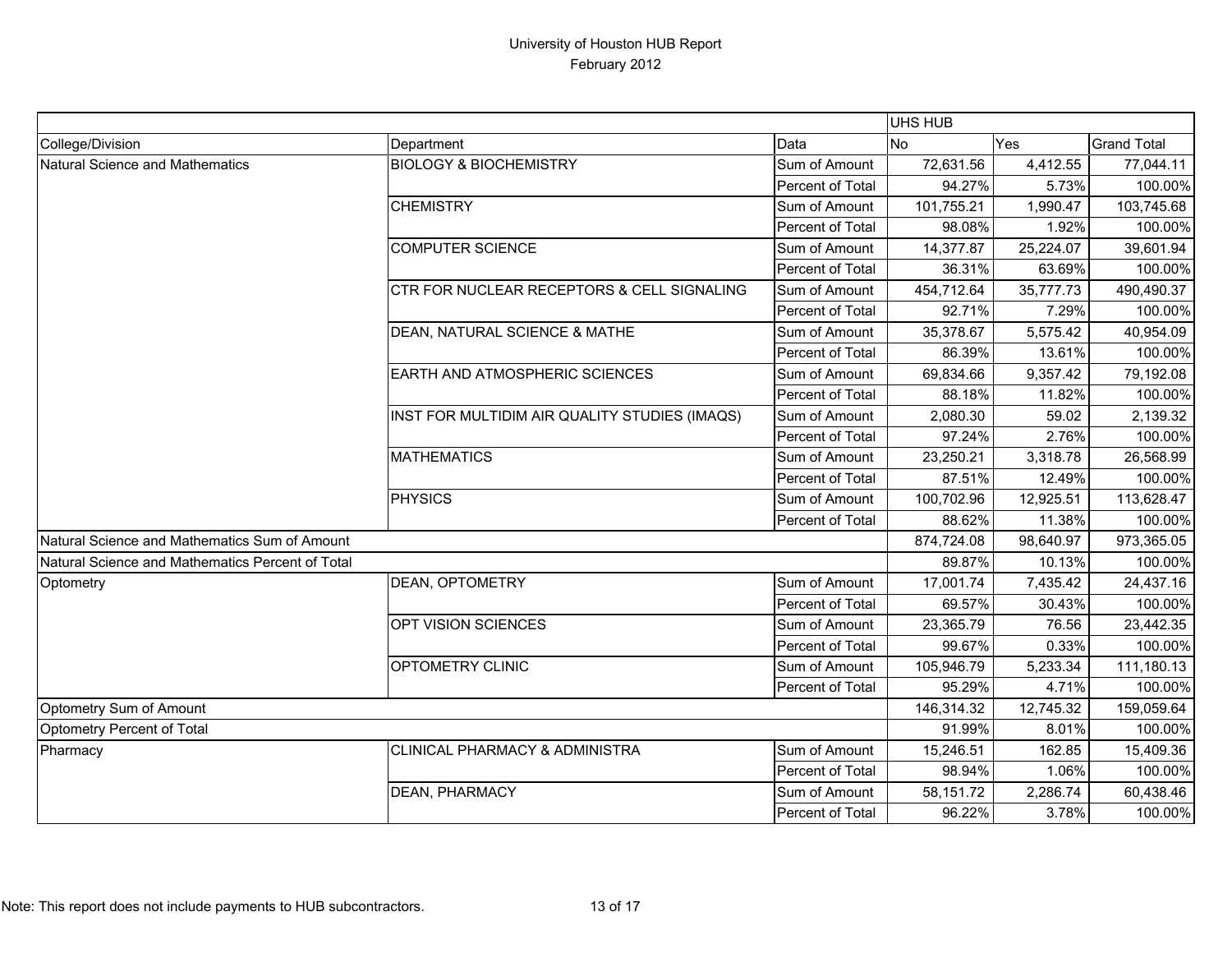|                           |                                         | <b>UHS HUB</b>   |            |          |                    |
|---------------------------|-----------------------------------------|------------------|------------|----------|--------------------|
| College/Division          | Department                              | Data             | <b>No</b>  | Yes      | <b>Grand Total</b> |
| Pharmacy                  | PHARMACOLOGICAL & PHARMACEUTIC          | Sum of Amount    | 36,699.68  | 1,206.86 | 37,906.54          |
|                           |                                         | Percent of Total | 96.82%     | 3.18%    | 100.00%            |
| Pharmacy Sum of Amount    |                                         |                  | 110,097.91 | 3,656.45 | 113,754.36         |
| Pharmacy Percent of Total |                                         |                  | 96.79%     | 3.21%    | 100.00%            |
| Research                  | ANIMAL CARE OPERATIONS                  | Sum of Amount    | 20,807.77  | 3,280.63 | 24,088.40          |
|                           |                                         | Percent of Total | 86.38%     | 13.62%   | 100.00%            |
|                           | CENTER FOR ADVANCED MATERIALS           | Sum of Amount    | 16,079.01  | 8.63     | 16,087.64          |
|                           |                                         | Percent of Total | 99.95%     | 0.05%    | 100.00%            |
|                           | CTR FOR BIOMED/ENVIRON GENOMIC          | Sum of Amount    | 2,790.45   | 151.79   | 2,942.24           |
|                           |                                         | Percent of Total | 94.84%     | 5.16%    | 100.00%            |
|                           | <b>CTR NEURO AND BIOMECH RESEARCH</b>   | Sum of Amount    | 18,246.40  | 198.59   | 18,444.99          |
|                           |                                         | Percent of Total | 98.92%     | 1.08%    | 100.00%            |
|                           | <b>GRANTS AND CONTRACTS</b>             | Sum of Amount    | 439.15     | 27.66    | 466.81             |
|                           |                                         | Percent of Total | 94.07%     | 5.93%    | 100.00%            |
|                           | <b>HOUSTON COASTAL CENTER</b>           | Sum of Amount    | 2,190.68   |          | 2,190.68           |
|                           |                                         | Percent of Total | 100.00%    | 0.00%    | 100.00%            |
|                           | INSTITUTE FOR MOLECULAR DESIGN          | Sum of Amount    | 2,186.50   |          | 2,186.50           |
|                           |                                         | Percent of Total | 100.00%    | 0.00%    | 100.00%            |
|                           | <b>INSTITUTE FOR NANOENERGY</b>         | Sum of Amount    | 3,543.37   |          | 3,543.37           |
|                           |                                         | Percent of Total | 100.00%    | 0.00%    | 100.00%            |
|                           | <b>INSTITUTE FOR SPACE SYSTEMS</b>      | Sum of Amount    | 3,481.16   |          | 3,481.16           |
|                           |                                         | Percent of Total | 100.00%    | $0.00\%$ | 100.00%            |
|                           | OFFICE OF TECHNOLOGY MANAGEMENT         | Sum of Amount    | 57,155.49  |          | 57,155.49          |
|                           |                                         | Percent of Total | 100.00%    | 0.00%    | 100.00%            |
|                           | <b>RESEARCH DIVISION OFFICE</b>         | Sum of Amount    | 37,555.12  | 1,963.97 | 39,519.09          |
|                           |                                         | Percent of Total | 95.03%     | 4.97%    | 100.00%            |
|                           | <b>RESEARCH FINANCIAL SERVICES</b>      | Sum of Amount    | 100.30     |          | 100.30             |
|                           |                                         | Percent of Total | 100.00%    | 0.00%    | 100.00%            |
|                           | <b>RESEARCH INFORMATION CENTER</b>      | Sum of Amount    | 4,090.89   |          | 4,090.89           |
|                           |                                         | Percent of Total | 100.00%    | 0.00%    | 100.00%            |
|                           | RESEARCH POLICIES/COMPLIANCE/COMMITTEES | Sum of Amount    | 234.78     | 114.63   | 349.41             |
|                           |                                         | Percent of Total | 67.19%     | 32.81%   | 100.00%            |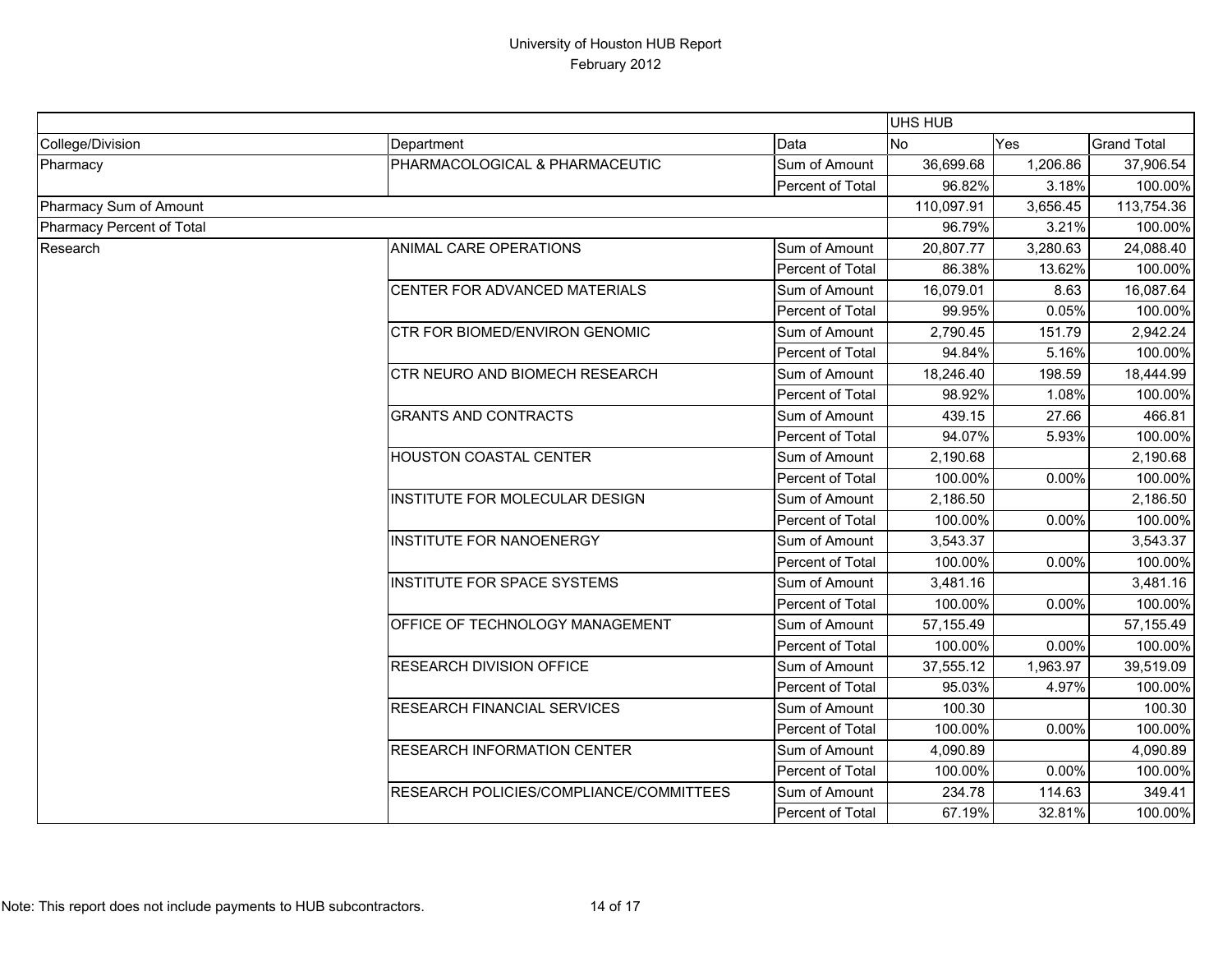|                                  |                                       | UHS HUB          |            |           |                    |
|----------------------------------|---------------------------------------|------------------|------------|-----------|--------------------|
| College/Division                 | Department                            | Data             | <b>No</b>  | Yes       | <b>Grand Total</b> |
| Research                         | <b>TIMES</b>                          | Sum of Amount    | 41,721.79  | 3,867.25  | 45,589.04          |
|                                  |                                       | Percent of Total | 91.52%     | 8.48%     | 100.00%            |
|                                  | TX CTR SUPERCONDUCTIVITY AT UH        | Sum of Amount    | 24,733.90  | 1,524.03  | 26,257.93          |
|                                  |                                       | Percent of Total | 94.20%     | 5.80%     | 100.00%            |
|                                  | TX LEARNING/COMPUTATIONAL CTR         | Sum of Amount    | 17,937.25  | 1,329.25  | 19,266.50          |
|                                  |                                       | Percent of Total | 93.10%     | 6.90%     | 100.00%            |
|                                  | TX OBESITY RESEARCH CENTER            | Sum of Amount    | 53.94      |           | 53.94              |
|                                  |                                       | Percent of Total | 100.00%    | 0.00%     | 100.00%            |
| Research Sum of Amount           |                                       |                  | 253,347.95 | 12,466.43 | 265,814.38         |
| <b>Research Percent of Total</b> |                                       |                  | 95.31%     | 4.69%     | 100.00%            |
| <b>Student Affairs</b>           | <b>CAMPUS RECREATION</b>              | Sum of Amount    | 26,247.33  | 5,040.73  | 31,288.06          |
|                                  |                                       | Percent of Total | 83.89%     | 16.11%    | 100.00%            |
|                                  | CENTER FOR STUDENT INVOLVEMENT        | Sum of Amount    | 69,768.20  | 1,635.34  | 71,403.54          |
|                                  |                                       | Percent of Total | 97.71%     | 2.29%     | 100.00%            |
|                                  | CHILDREN'S LEARNING CENTER            | Sum of Amount    | 9,790.72   | 1,119.47  | 10,910.19          |
|                                  |                                       | Percent of Total | 89.74%     | 10.26%    | 100.00%            |
|                                  | COUNSELING AND PSYCH SVCS             | Sum of Amount    | 822.91     | 758.52    | 1,581.43           |
|                                  |                                       | Percent of Total | 52.04%     | 47.96%    | 100.00%            |
|                                  | <b>CTR FOR LEADERSHIP &amp; FSL</b>   | Sum of Amount    | 365.97     | 704.86    | 1,070.83           |
|                                  |                                       | Percent of Total | 34.18%     | 65.82%    | 100.00%            |
|                                  | <b>DEAN OF STUDENTS</b>               | Sum of Amount    | 1,934.66   | 338.93    | 2,273.59           |
|                                  |                                       | Percent of Total | 85.09%     | 14.91%    | 100.00%            |
|                                  | <b>RELIGION CENTER</b>                | Sum of Amount    | 191.00     |           | 191.00             |
|                                  |                                       | Percent of Total | 100.00%    | 0.00%     | 100.00%            |
|                                  | <b>RESIDENTIAL LIFE &amp; HOUSING</b> | Sum of Amount    | 72,731.83  | 1,975.48  | 74,707.31          |
|                                  |                                       | Percent of Total | 97.36%     | 2.64%     | 100.00%            |
|                                  | <b>STUDENT AFFAIRS</b>                | Sum of Amount    | 17,315.06  | 1,410.39  | 18,725.45          |
|                                  |                                       | Percent of Total | 92.47%     | 7.53%     | 100.00%            |
|                                  | STUDENT HEALTH CENTER                 | Sum of Amount    | 31,151.79  | 7,536.63  | 38,688.42          |
|                                  |                                       | Percent of Total | 80.52%     | 19.48%    | 100.00%            |
|                                  | <b>STUDENT PHARMACY</b>               | Sum of Amount    | 889.50     |           | 889.50             |
|                                  |                                       | Percent of Total | 100.00%    | 0.00%     | 100.00%            |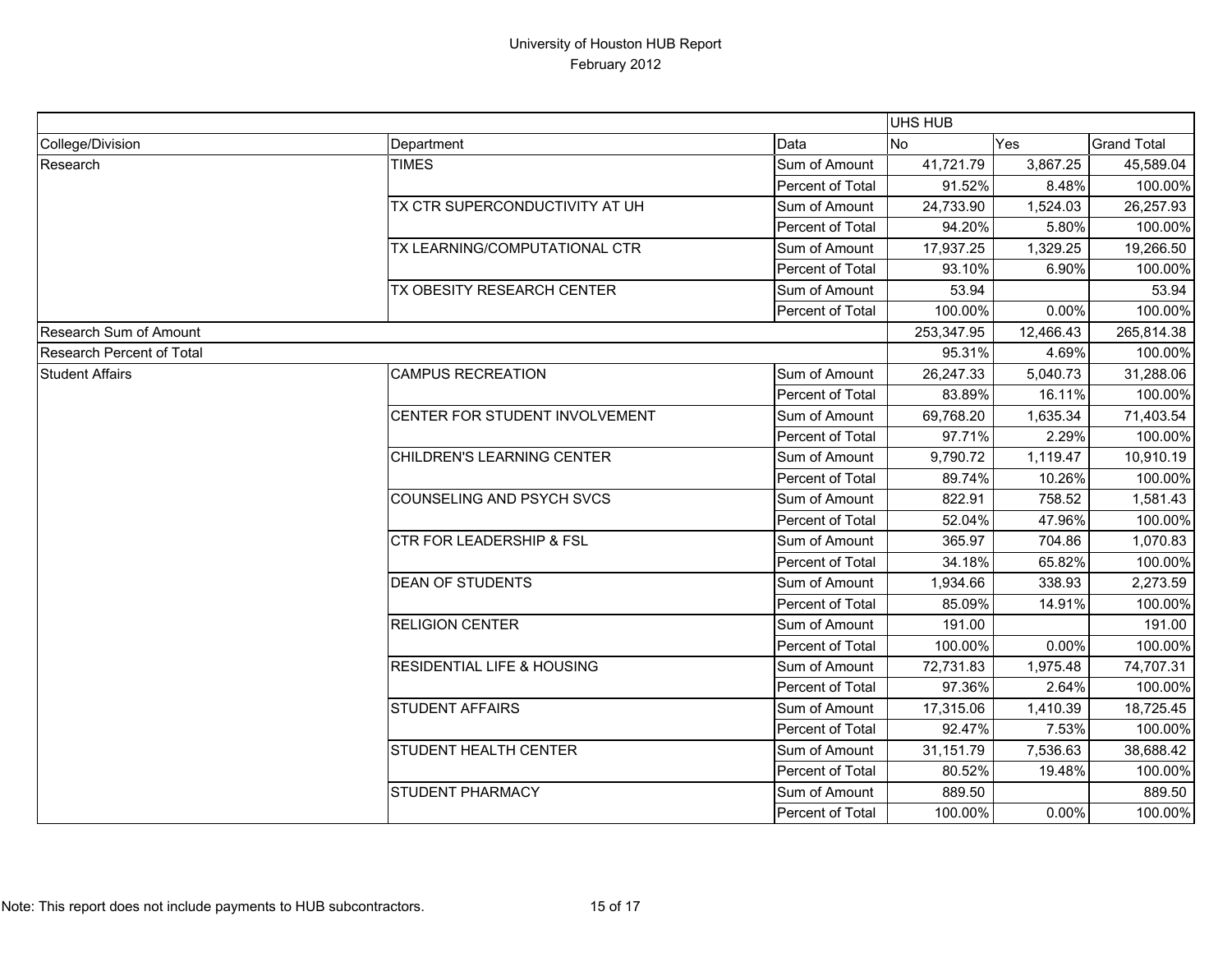|                                         |                                         |                  | <b>UHS HUB</b> |            |                    |
|-----------------------------------------|-----------------------------------------|------------------|----------------|------------|--------------------|
| College/Division                        | Department                              | Data             | No             | Yes        | <b>Grand Total</b> |
| <b>Student Affairs</b>                  | <b>STUDENT PUBLICATIONS</b>             | Sum of Amount    | 12,026.16      | 277.62     | 12,303.78          |
|                                         |                                         | Percent of Total | 97.74%         | 2.26%      | 100.00%            |
|                                         | UNIVERSITY CAREER SERVICES              | Sum of Amount    | 464.26         | 939.90     | 1,404.16           |
|                                         |                                         | Percent of Total | 33.06%         | 66.94%     | 100.00%            |
|                                         | UNIVERSITY CENTER                       | Sum of Amount    | 20,171.02      | 8,563.35   | 28,734.37          |
|                                         |                                         | Percent of Total | 70.20%         | 29.80%     | 100.00%            |
| <b>Student Affairs Sum of Amount</b>    |                                         | 263,870.41       | 30,301.22      | 294,171.63 |                    |
| <b>Student Affairs Percent of Total</b> |                                         |                  | 89.70%         | 10.30%     | 100.00%            |
| Technology                              | CENTER FOR APPLIED TECHNOLOGY           | Sum of Amount    | 395.77         |            | 395.77             |
|                                         |                                         | Percent of Total | 100.00%        | 0.00%      | 100.00%            |
|                                         | CENTER FOR FUTURE OF HEALTH             | Sum of Amount    | 610.84         |            | 610.84             |
|                                         |                                         | Percent of Total | 100.00%        | 0.00%      | 100.00%            |
|                                         | CENTER FOR LIFE SCIENCES TECH           | Sum of Amount    | 51.80          | 702.35     | 754.15             |
|                                         |                                         | Percent of Total | 6.87%          | 93.13%     | 100.00%            |
|                                         | CENTER FOR TECHNOLOGY LITERACY          | Sum of Amount    | 7,795.82       |            | 7,795.82           |
|                                         |                                         | Percent of Total | 100.00%        | 0.00%      | 100.00%            |
|                                         | <b>CONSTRUCTION MANAGEMENT</b>          | Sum of Amount    | 2,395.82       |            | 2,395.82           |
|                                         |                                         | Percent of Total | 100.00%        | 0.00%      | 100.00%            |
|                                         | DEAN, TECHNOLOGY                        | Sum of Amount    | 29,398.06      | 4,446.93   | 33,844.99          |
|                                         |                                         | Percent of Total | 86.86%         | 13.14%     | 100.00%            |
|                                         | <b>ENGINEERING TECHNOLOGY</b>           | Sum of Amount    | 7,365.53       | 5,092.01   | 12,457.54          |
|                                         |                                         | Percent of Total | 59.13%         | 40.87%     | 100.00%            |
|                                         | HUMAN DEVELOP AND CONSUMER SCI          | Sum of Amount    | 16,800.86      | 1,496.61   | 18,297.47          |
|                                         |                                         | Percent of Total | 91.82%         | 8.18%      | 100.00%            |
|                                         | <b>INFORMATION &amp; LOGISTICS TECH</b> | Sum of Amount    | 28,789.45      | 19,115.32  | 47,904.77          |
|                                         |                                         | Percent of Total | 60.10%         | 39.90%     | 100.00%            |
|                                         | TX MANUFACTURING ASSISTANCE CTR (TMAC)  | Sum of Amount    | 3,800.26       | 51.76      | 3,852.02           |
|                                         |                                         | Percent of Total | 98.66%         | 1.34%      | 100.00%            |
| Technology Sum of Amount                |                                         | 97,404.21        | 30,904.98      | 128,309.19 |                    |
| <b>Technology Percent of Total</b>      |                                         | 75.91%           | 24.09%         | 100.00%    |                    |
| <b>University Advancement</b>           | ADVANCEMENT INFORMATION SVCS            | Sum of Amount    | 113.35         |            | 113.35             |
|                                         |                                         | Percent of Total | 100.00%        | 0.00%      | 100.00%            |